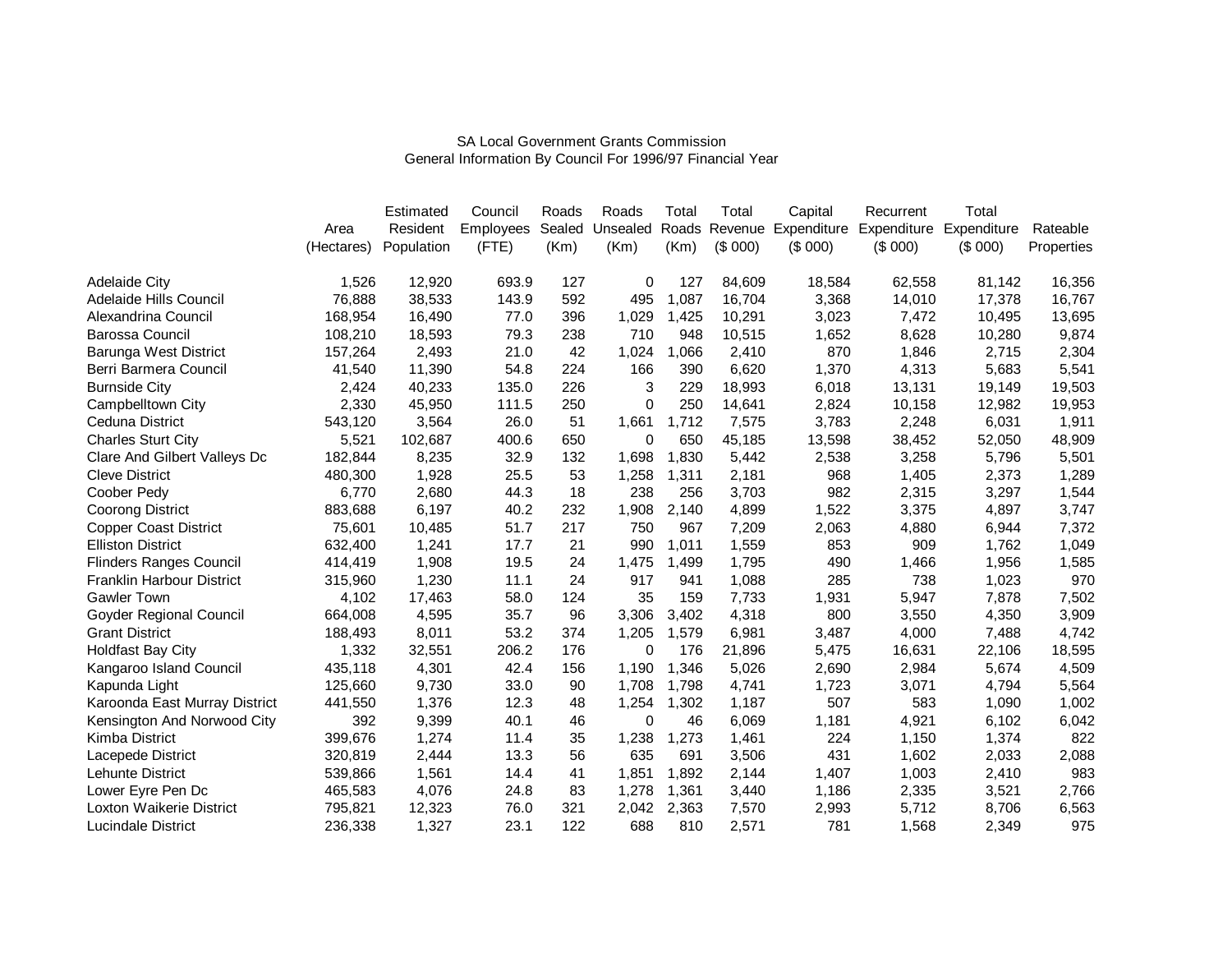# SA Local Government Grants CommissionGeneral Information By Council For 1996/97 Financial Year

|                               |            | Estimated  | Council   | Roads  | Roads          | Total | Total   | Capital | Recurrent                       | Total       |            |
|-------------------------------|------------|------------|-----------|--------|----------------|-------|---------|---------|---------------------------------|-------------|------------|
|                               | Area       | Resident   | Employees | Sealed | Unsealed       | Roads |         |         | Revenue Expenditure Expenditure | Expenditure | Rateable   |
|                               | (Hectares) | Population | (FTE)     | (Km)   | (Km)           | (Km)  | (\$000) | (\$000) | (\$000)                         | (\$000)     | Properties |
| <b>Mallala District</b>       | 92,673     | 7,050      | 35.2      | 79     | 903            | 982   | 3,246   | 922     | 2,223                           | 3,145       | 4,074      |
| <b>Marion City</b>            | 5,414      | 77,308     | 250.8     | 457    | $\overline{2}$ | 459   | 30,807  | 7,103   | 23,322                          | 30,425      | 35,830     |
| Mid Murray Council            | 597,468    | 8,152      | 66.7      | 230    | 2,965          | 3,195 | 6,722   | 1,197   | 5,944                           | 7,141       | 8,742      |
| Mitcham City                  | 7,146      | 61,515     | 185.0     | 375    | 6              | 381   | 22,044  | 4,053   | 18,251                          | 22,304      | 26,990     |
| <b>Mount Barker District</b>  | 58,739     | 21,765     | 100.3     | 267    | 342            | 609   | 12,312  | 4,862   | 8,854                           | 13,716      | 10,625     |
| Mount Gambier City            | 2,530      | 23,034     | 83.5      | 185    | 1              | 186   | 9,612   | 3,560   | 6,173                           | 9,733       | 11,167     |
| Mount Remarkable District     | 341,393    | 3,137      | 16.7      | 48     | 1,874          | ,922  | 2,247   | 1,117   | 1,106                           | 2,223       | 2,676      |
| Murray Bridge District        | 171,197    | 16,562     | 127.9     | 249    | 653            | 902   | 11,569  | 3,541   | 8,046                           | 11,587      | 8,916      |
| Naracoorte Dc                 | 213,349    | 6,793      | 41.3      | 333    | 911            | 1,244 | 5,744   | 1,869   | 3,779                           | 5,648       | 4,303      |
| Northern Areas Council        | 300,628    | 5,045      | 38.0      | 102    | 1,746          | 1,848 | 3,546   | 892     | 2,833                           | 3,725       | 3,525      |
| Onkaparinga City              | 59,464     | 145,429    | 506.2     | 1,087  | 244            | 1,331 | 60,420  | 25,412  | 45,825                          | 71,238      | 63,127     |
| Orroroo/Carrieton District    | 329,447    | 1,124      | 12.0      | 12     | 1,534          | 1,546 | 1,596   | 352     | 1,267                           | 1,619       | 1,180      |
| Payneham City                 | 730        | 16,087     | 65.5      | 76     | $\Omega$       | 76    | 5,962   | 563     | 5,133                           | 5,696       | 8,070      |
| Peterborough Dc               | 299,651    | 2,228      | 21.0      | 36     | 1,104          | 1,140 | 1,698   | 584     | 1,300                           | 1,884       | 1,664      |
| Playford City                 | 34,352     | 65,475     | 263.6     | 515    | 176            | 691   | 28,570  | 5,804   | 24,743                          | 30,547      | 27,647     |
| Port Adelaide Enfield         | 9,418      | 100,378    | 418.0     | 629    | 1              | 630   | 53,117  | 17,043  | 40,924                          | 57,967      | 50,886     |
| Port Augusta City             | 114,000    | 14,055     | 127.7     | 152    | 190            | 342   | 12,056  | 1,525   | 10,360                          | 11,885      | 6,764      |
| Port Lincoln City             | 3,013      | 12,897     | 56.4      | 136    | 16             | 152   | 6,741   | 1,578   | 5,187                           | 6,765       | 6,591      |
| Port Pirie City And Districts | 176,158    | 18,018     | 75.5      | 234    | 1,036          | ,270  | 9,732   | 1,650   | 7,610                           | 9,260       | 9,157      |
| <b>Prospect City</b>          | 805        | 19,184     | 61.3      | 94     | $\Omega$       | 94    | 7,076   | 1,094   | 5,578                           | 6,671       | 9,487      |
| Renmark Paringa District      | 92,100     | 9,649      | 23.2      | 233    | 253            | 486   | 5,727   | 1,843   | 3,322                           | 5,166       | 4,733      |
| Robe District                 | 110,596    | 1,340      | 17.4      | 33     | 442            | 475   | 1,923   | 323     | 1,635                           | 1,958       | 1,775      |
| Roxby Downs Municipality      | 11,040     | 2,876      | 5.0       | 23     | 3              | 26    | 3,773   | 1,503   | 1,658                           | 3,161       | 883        |
| Salisbury City                | 15,392     | 111,910    | 316.0     | 658    | 19             | 677   | 41,773  | 12,760  | 31,925                          | 44,685      | 44,248     |
| Southern Mallee District      | 568,340    | 2,409      | 24.6      | 89     | 1,050          | 1,139 | 2,307   | 920     | 1,657                           | 2,577       | 1,668      |
| St Peters Town                | 327        | 8,586      | 52.3      | 46     | 0              | 46    | 4,502   | 765     | 4,124                           | 4,889       | 4,241      |
| <b>Streaky Bay District</b>   | 620,952    | 1,984      | 14.3      | 38     | 1.684          | 1,722 | 2,548   | 1,014   | 1,429                           | 2,443       | 1,477      |
| <b>Tatiara District</b>       | 651,594    | 7,010      | 40.4      | 464    | 1,415          | 1,879 | 5,886   | 3,407   | 3,370                           | 6,777       | 4,105      |
| Tea Tree Gully City           | 9,579      | 96,062     | 374.4     | 522    | 14             | 536   | 36,251  | 5,122   | 30,376                          | 35,498      | 37,259     |
| <b>Tumby Bay District</b>     | 263,389    | 2,666      | 16.6      | 32     | 1,006          | ,038  | 2,248   | 675     | 1,585                           | 2,260       | 1,708      |
| <b>Unley City</b>             | 1,422      | 36,721     | 146.3     | 167    | 0              | 167   | 19,364  | 3,754   | 13,937                          | 17,690      | 18,197     |
| Victor Harbor District        | 34,463     | 9,613      | 60.7      | 214    | 109            | 323   | 7,437   | 2,948   | 5,417                           | 8,366       | 8,106      |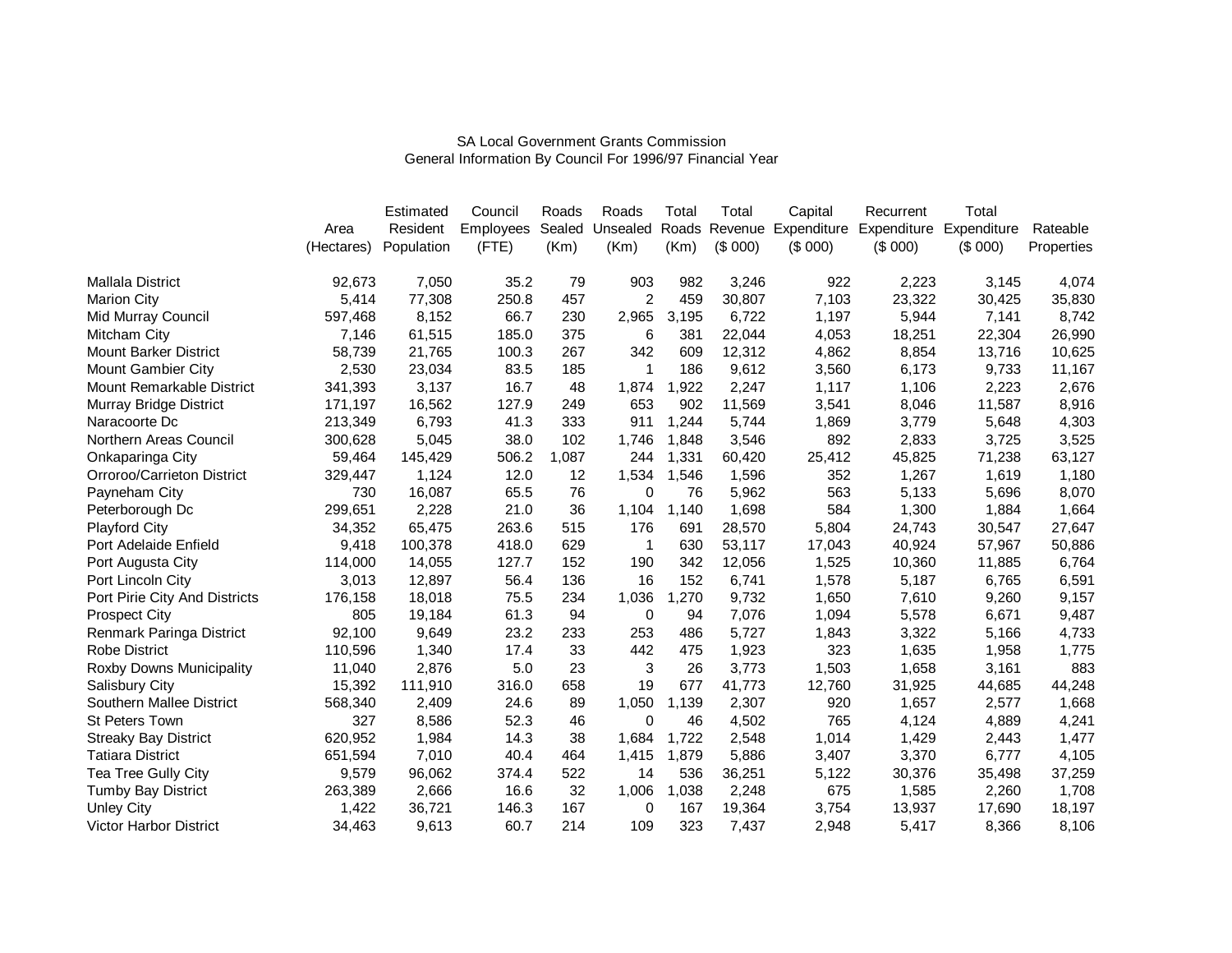# SA Local Government Grants CommissionGeneral Information By Council For 1996/97 Financial Year

|                            |            | Estimated  | Council   | <b>Roads</b> | Roads    | Total         | Total         | Capital     | Recurrent   | Total       |            |
|----------------------------|------------|------------|-----------|--------------|----------|---------------|---------------|-------------|-------------|-------------|------------|
|                            | Area       | Resident   | Employees | Sealed       | Unsealed |               | Roads Revenue | Expenditure | Expenditure | Expenditure | Rateable   |
|                            | (Hectares) | Population | (FTE)     | (Km)         | (Km)     | (Km)          | (\$000)       | (\$000)     | $(S$ 000)   | (\$000)     | Properties |
| Wakefield Regional Council | 340,081    | 6,777      | 42.7      | 121          | 2,544    | 2.665         | 5,471         | 2,268       | 3,302       | 5,570       | 4,518      |
| <b>Walkerville Town</b>    | 352        | 6,934      | 24.6      | 35           | 0        | 35            | 3,218         | 1,219       | 2,079       | 3,297       | 3,274      |
| Wattle Range Council       | 388,025    | 12,880     | 101.1     | 504          | 1,723    | 2,227         | 10,660        | 4,953       | 7,239       | 12,193      | 8,118      |
| West Torrens Cty           | 3,570      | 51,730     | 211.5     | 284          | 0        | 284           | 24,805        | 3,712       | 18,527      | 22,239      | 27,788     |
| Whyalla City               | 102,604    | 24,152     | 129.3     | 205          | 123      | 328           | 12,792        | 3,322       | 9,081       | 12,403      | 11,034     |
| Yankalilla District        | 77.649     | 3.773      | 26.8      | 97           | 398      | 495           | 4,177         | 2,213       | 2,577       | 4.790       | 4,211      |
| Yorke Peninsula District   | 581,712    | 11,689     | 80.4      | 326          | 3,349    | 3,675         | 10,213        | 3,291       | 6,987       | 10,279      | 11,669     |
| <b>State Total</b>         | 15.409.279 | .471.185   | 6,890.0   | 14,672       |          | 58.588 73.260 | 823.952       | 230,341     | 614,904     | 845.245     | 744,365    |
| State Average              | 217,032    | 20,721     | 97.0      | 207          | 825      | 1,032         | 11,605        | 3,244       | 8,661       | 11,905      | 10,484     |
| Metropolitan Total         | 165,598    | .058,522   | 4,520.8   | 6,544        | 500      | 0.044         | 537,034       | 138,014     | 416,542     | 554,556     | 493,904    |
| Metropolitan Average       | 8,280      | 52,926     | 226.0     | 327          | 25       | 352           | 26,852        | 6,901       | 20,827      | 27,728      | 24,695     |
| Non-Metropolitan Total     | 15,243,681 | 412,663    | 2,369.2   | 8,128        |          | 58,088 66,216 | 286,918       | 92,327      | 198,362     | 290,689     | 250,461    |
| Non-Metropolitan Average   | 298,896    | 8,091      | 46.5      | 159          | 1,139    | 1,298         | 5,626         | 1,810       | 3,889       | 5,700       | 4,911      |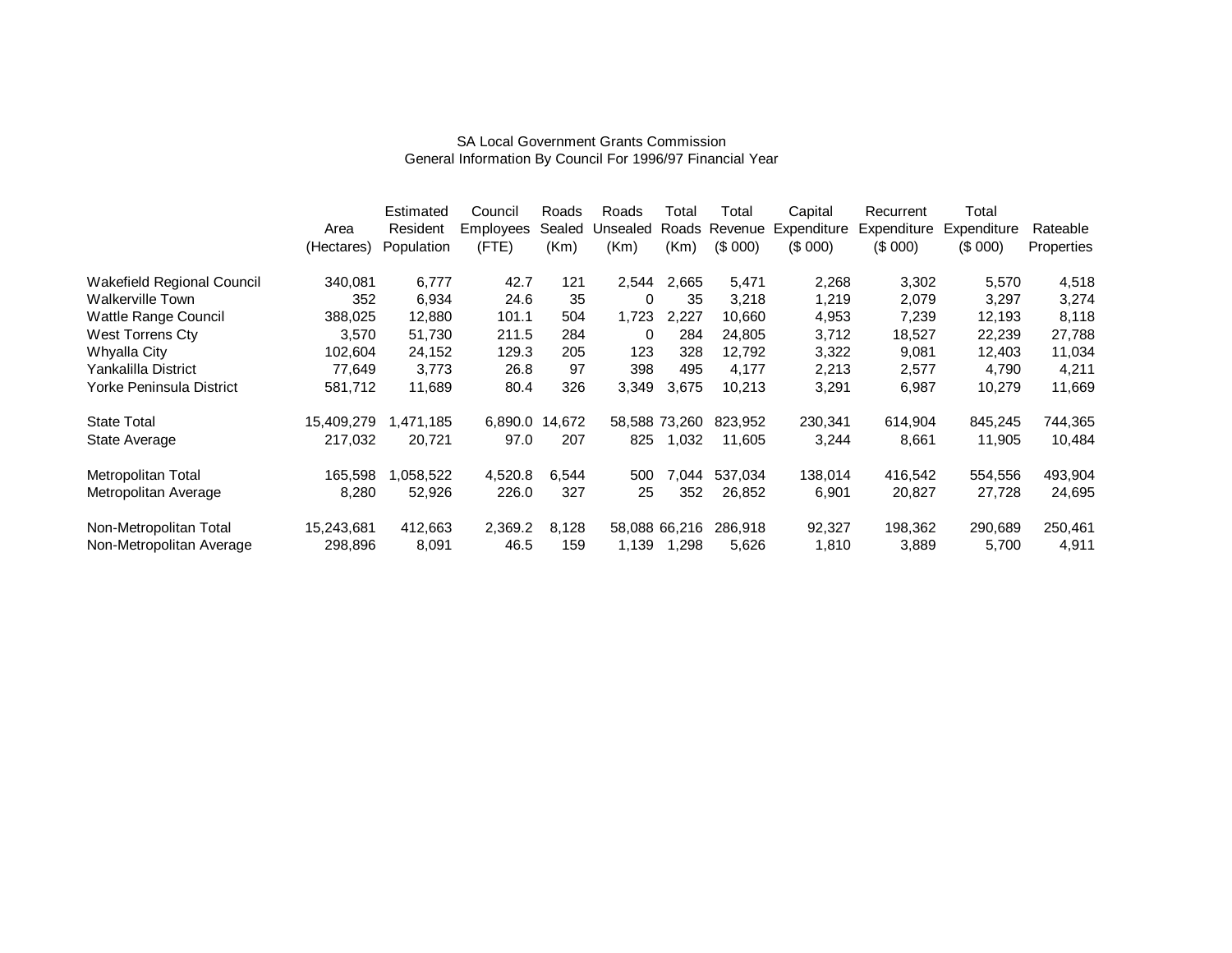# SA Local Government Grants CommissionSources of Funds By Council For 1996/97 Financial Year

|                                  |            |        |           |         |         |         | General | Specific        | Licences       |         |         |         |
|----------------------------------|------------|--------|-----------|---------|---------|---------|---------|-----------------|----------------|---------|---------|---------|
|                                  |            | Rates  | Rates Per | General | Other   | Total   |         | Purpose Purpose | Fees           | User    | Other   | Total   |
|                                  | Rateable   | Per    | Rateable  | Rates   | Rates   | Rates   | Grant   | Grant           | Fines          | Charges | Revenue | Revenue |
|                                  | Properties | Capita | Property  | (\$000) | (\$000) | (\$000) | (\$000) | (\$000)         | (\$000)        | (\$000) | (\$000) | (\$000) |
| <b>Adelaide City</b>             | 16,356     | 2,700  | 2,133     | 34,890  | 1,271   | 36,161  | 725     | 1,328           | 5,124          | 36,173  | 1,181   | 84,609  |
| Adelaide Hills Council           | 16,767     | 286    | 657       | 11,015  | 271     | 11,286  | 2,008   | 522             | 349            | 459     | 1,327   | 16,704  |
| Alexandrina Council              | 13,695     | 360    | 433       | 5,937   | 684     | 6,621   | 906     | 949             | 273            | 309     | 633     | 10,291  |
| Barossa Council                  | 9,874      | 307    | 579       | 5,715   | 1,049   | 6,764   | 952     | 445             | 214            | 545     | 1,189   | 10,515  |
| Barunga West District            | 2,304      | 476    | 515       | 1,187   | 18      | 1,204   | 351     | 32              | 24             | 469     | 145     | 2,410   |
| Berri Barmera Council            | 5,541      | 290    | 595       | 3,300   | 234     | 3,533   | 1,148   | 200             | 100            | 257     | 906     | 6,620   |
| <b>Burnside City</b>             | 19,503     | 329    | 679       | 13,250  | 473     | 13,723  | 791     | 893             | 289            | 602     | 1,237   | 18,993  |
| Campbelltown City                | 19,953     | 213    | 490       | 9,771   | 330     | 10,101  | 1,520   | 863             | 182            | 417     | 523     | 14,641  |
| Ceduna District                  | 1,911      | 318    | 594       | 1,135   | 169     | 1,304   | 859     | 4,642           | 23             | 142     | 360     | 7,575   |
| <b>Charles Sturt City</b>        | 48,909     | 297    | 623       | 30,478  | 126     | 30,604  | 3,312   | 1,852           | 754            | 3,273   | 1,251   | 45,185  |
| Clare And Gilbert Valleys Dc     | 5,501      | 300    | 449       | 2,471   | 196     | 2,667   | 750     | 377             | 93             | 546     | 626     | 5,442   |
| <b>Cleve District</b>            | 1,289      | 482    | 721       | 929     | 29      | 958     | 518     | 231             | 16             | 22      | 232     | 2,181   |
| Coober Pedy                      | 1,544      | 247    | 428       | 661     | 1,121   | 1,783   | 414     | 691             | 16             | 205     | 48      | 3,703   |
| <b>Coorong District</b>          | 3,747      | 431    | 712       | 2,670   | 127     | 2,797   | 905     | 578             | 53             | 173     | 186     | 4,899   |
| <b>Copper Coast District</b>     | 7,372      | 296    | 420       | 3,099   | 344     | 3,443   | 904     | 696             | 98             | 221     | 578     | 7,209   |
| <b>Elliston District</b>         | 1,049      | 509    | 602       | 632     | 4       | 636     | 412     | 166             | 10             | 29      | 206     | 1,559   |
| <b>Flinders Ranges Council</b>   | 1,585      | 244    | 293       | 465     | 24      | 489     | 650     | 141             | 9              | 21      | 269     | 1,795   |
| <b>Franklin Harbour District</b> | 970        | 463    | 587       | 569     | 13      | 582     | 359     | $\mathbf 0$     | $\overline{7}$ | 15      | 51      | 1,088   |
| <b>Gawler Town</b>               | 7,502      | 288    | 671       | 5,032   | 0       | 5,032   | 867     | 402             | 119            | 406     | 477     | 7,733   |
| Goyder Regional Council          | 3,909      | 412    | 485       | 1,895   | 65      | 1,961   | 961     | 220             | 34             | 182     | 552     | 4,318   |
| <b>Grant District</b>            | 4,742      | 353    | 597       | 2,831   | 442     | 3,273   | 624     | 1,057           | 110            | 1,058   | 397     | 6,981   |
| <b>Holdfast Bay City</b>         | 18,595     | 322    | 563       | 10,474  | 509     | 10,983  | 928     | 1,021           | 541            | 4,477   | 2,902   | 21,896  |
| Kangaroo Island Council          | 4,509      | 442    | 422       | 1,903   | 83      | 1,986   | 702     | 1,120           | 43             | 562     | 298     | 5,026   |
| Kapunda Light                    | 5,564      | 251    | 439       | 2,442   | 150     | 2,592   | 583     | 646             | 139            | 150     | 266     | 4,741   |
| Karoonda East Murray District    | 1,002      | 405    | 556       | 558     | 13      | 570     | 384     | 104             | 5              | 31      | 48      | 1,187   |
| Kensington And Norwood City      | 6,042      | 482    | 750       | 4,534   | 126     | 4,661   | 207     | 112             | 239            | 227     | 313     | 6,069   |
| Kimba District                   | 822        | 483    | 748       | 615     | 22      | 637     | 364     | 12              | 5              | 52      | 320     | 1,461   |
| Lacepede District                | 2,088      | 565    | 661       | 1,380   | 0       | 1,380   | 284     | 1,476           | 21             | 31      | 136     | 3,506   |
| <b>Lehunte District</b>          | 983        | 437    | 693       | 681     | 49      | 730     | 564     | 315             | 6              | 28      | 115     | 2,144   |
| Lower Eyre Pen Dc                | 2,766      | 409    | 603       | 1,667   | 69      | 1,735   | 504     | 81              | 42             | 661     | 137     | 3,440   |
| Loxton Waikerie District         | 6,563      | 270    | 506       | 3,322   | 210     | 3,532   | 1,372   | 309             | 101            | 645     | 679     | 7,570   |
| Lucindale District               | 975        | 883    | 1,202     | 1,172   | 27      | 1,199   | 233     | 198             | $\overline{7}$ | 80      | 600     | 2,571   |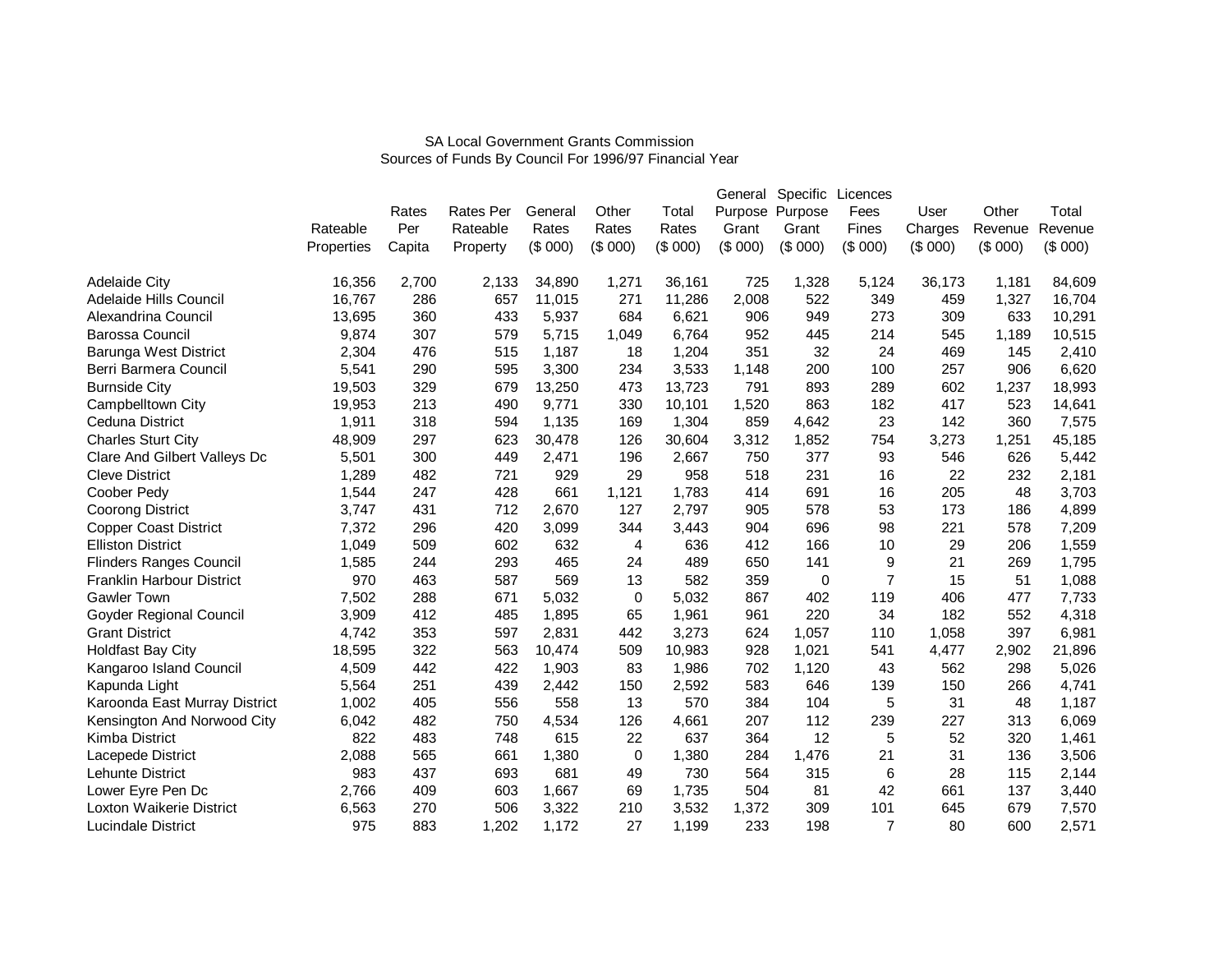# SA Local Government Grants CommissionSources of Funds By Council For 1996/97 Financial Year

|                               |            |        |                  |         |                |         | General | Specific        | Licences |         |         |         |
|-------------------------------|------------|--------|------------------|---------|----------------|---------|---------|-----------------|----------|---------|---------|---------|
|                               |            | Rates  | <b>Rates Per</b> | General | Other          | Total   |         | Purpose Purpose | Fees     | User    | Other   | Total   |
|                               | Rateable   | Per    | Rateable         | Rates   | Rates          | Rates   | Grant   | Grant           | Fines    | Charges | Revenue | Revenue |
|                               | Properties | Capita | Property         | (\$000) | (\$000)        | (\$000) | (\$000) | (\$000)         | (\$000)  | (\$000) | (\$000) | (\$000) |
| <b>Mallala District</b>       | 4,074      | 315    | 545              | 2,221   | 8              | 2,230   | 419     | 3               | 121      | 63      | 253     | 3,246   |
| <b>Marion City</b>            | 35,830     | 273    | 589              | 21,090  | 378            | 21,468  | 2,691   | 1,037           | 495      | 2,055   | 777     | 30,807  |
| Mid Murray Council            | 8,742      | 369    | 344              | 3,008   | 78             | 3,087   | 1,381   | 336             | 96       | 217     | 1,327   | 6,722   |
| Mitcham City                  | 26,990     | 270    | 614              | 16,578  | 452            | 17,030  | 1,259   | 1,161           | 400      | 506     | 569     | 22,044  |
| <b>Mount Barker District</b>  | 10,625     | 285    | 584              | 6,206   | 1,214          | 7,420   | 805     | 462             | 268      | 615     | 735     | 12,312  |
| Mount Gambier City            | 11,167     | 262    | 541              | 6,038   | 0              | 6,038   | 987     | 185             | 168      | 837     | 1,008   | 9,612   |
| Mount Remarkable District     | 2,676      | 281    | 329              | 882     | 36             | 918     | 669     | 22              | 28       | 98      | 58      | 2,247   |
| Murray Bridge District        | 8,916      | 329    | 610              | 5,441   | 73             | 5,514   | 1,287   | 565             | 167      | 2,685   | 675     | 11,569  |
| Naracoorte Dc                 | 4,303      | 435    | 687              | 2,956   | 11             | 2,966   | 731     | 232             | 51       | 454     | 362     | 5,744   |
| Northern Areas Council        | 3,525      | 346    | 496              | 1,748   | 102            | 1,850   | 782     | 101             | 31       | 115     | 290     | 3,546   |
| Onkaparinga City              | 63,127     | 260    | 598              | 37,775  | 1,644          | 39,420  | 6,976   | 2,519           | 942      | 1,236   | 4,374   | 60,420  |
| Orroroo/Carrieton District    | 1,180      | 353    | 336              | 397     | 0              | 397     | 404     | 6               | 3        | 32      | 620     | 1,596   |
| Payneham City                 | 8,070      | 266    | 531              | 4,286   | 136            | 4,422   | 408     | 218             | 127      | 294     | 390     | 5,962   |
| Peterborough Dc               | 1,664      | 268    | 359              | 598     | $\mathbf 0$    | 598     | 607     | 81              | 7        | 167     | 81      | 1,698   |
| <b>Playford City</b>          | 27,647     | 268    | 635              | 17,561  | 0              | 17,561  | 4,841   | 2,354           | 427      | 887     | 785     | 28,570  |
| Port Adelaide Enfield         | 50,886     | 330    | 651              | 33,151  | 393            | 33,544  | 4,987   | 2,950           | 771      | 2,352   | 5,160   | 53,117  |
| Port Augusta City             | 6.764      | 283    | 589              | 3,981   | 190            | 4,171   | 1,945   | 637             | 109      | 3,570   | 735     | 12,056  |
| Port Lincoln City             | 6,591      | 309    | 605              | 3,991   | 17             | 4,008   | 1,051   | 517             | 106      | 425     | 316     | 6,741   |
| Port Pirie City And Districts | 9,157      | 294    | 579              | 5,305   | 67             | 5,372   | 2,455   | 495             | 106      | 526     | 390     | 9,732   |
| <b>Prospect City</b>          | 9,487      | 294    | 594              | 5,633   | 13             | 5,647   | 490     | 133             | 104      | 119     | 185     | 7,076   |
| Renmark Paringa District      | 4,733      | 239    | 487              | 2,307   | 329            | 2,636   | 944     | 227             | 93       | 580     | 146     | 5,727   |
| <b>Robe District</b>          | 1,775      | 759    | 573              | 1,017   | 215            | 1,232   | 174     | 90              | 18       | 46      | 124     | 1,923   |
| Roxby Downs Municipality      | 883        | 178    | 581              | 513     | 589            | 1,102   | 72      | 348             | 52       | 73      | 561     | 3,773   |
| <b>Salisbury City</b>         | 44,248     | 222    | 561              | 24,844  | 78             | 24,922  | 6,561   | 2,700           | 589      | 2,966   | 1,238   | 41,773  |
| Southern Mallee District      | 1,668      | 500    | 723              | 1,205   | 43             | 1,248   | 566     | 55              | 12       | 151     | 136     | 2,307   |
| <b>St Peters Town</b>         | 4,241      | 352    | 712              | 3,021   | 99             | 3,120   | 214     | 55              | 95       | 769     | 130     | 4,502   |
| <b>Streaky Bay District</b>   | 1,477      | 400    | 538              | 795     | 73             | 867     | 632     | 166             | 14       | 85      | 541     | 2,548   |
| <b>Tatiara District</b>       | 4,105      | 504    | 861              | 3,536   | 251            | 3,787   | 765     | 146             | 21       | 125     | 165     | 5,886   |
| Tea Tree Gully City           | 37,259     | 258    | 665              | 24,789  | 952            | 25,741  | 3,290   | 1,006           | 586      | 1,561   | 1,426   | 36,251  |
| Tumby Bay District            | 1,708      | 405    | 633              | 1,081   | 178            | 1,259   | 405     | 187             | 22       | 67      | 121     | 2,248   |
| <b>Unley City</b>             | 18,197     | 370    | 747              | 13,585  | 372            | 13,957  | 716     | 1,190           | 410      | 602     | 1,816   | 19,364  |
| <b>Victor Harbor District</b> | 8,106      | 462    | 548              | 4,440   | $\overline{1}$ | 4.441   | 315     | 328             | 128      | 1,185   | 515     | 7,437   |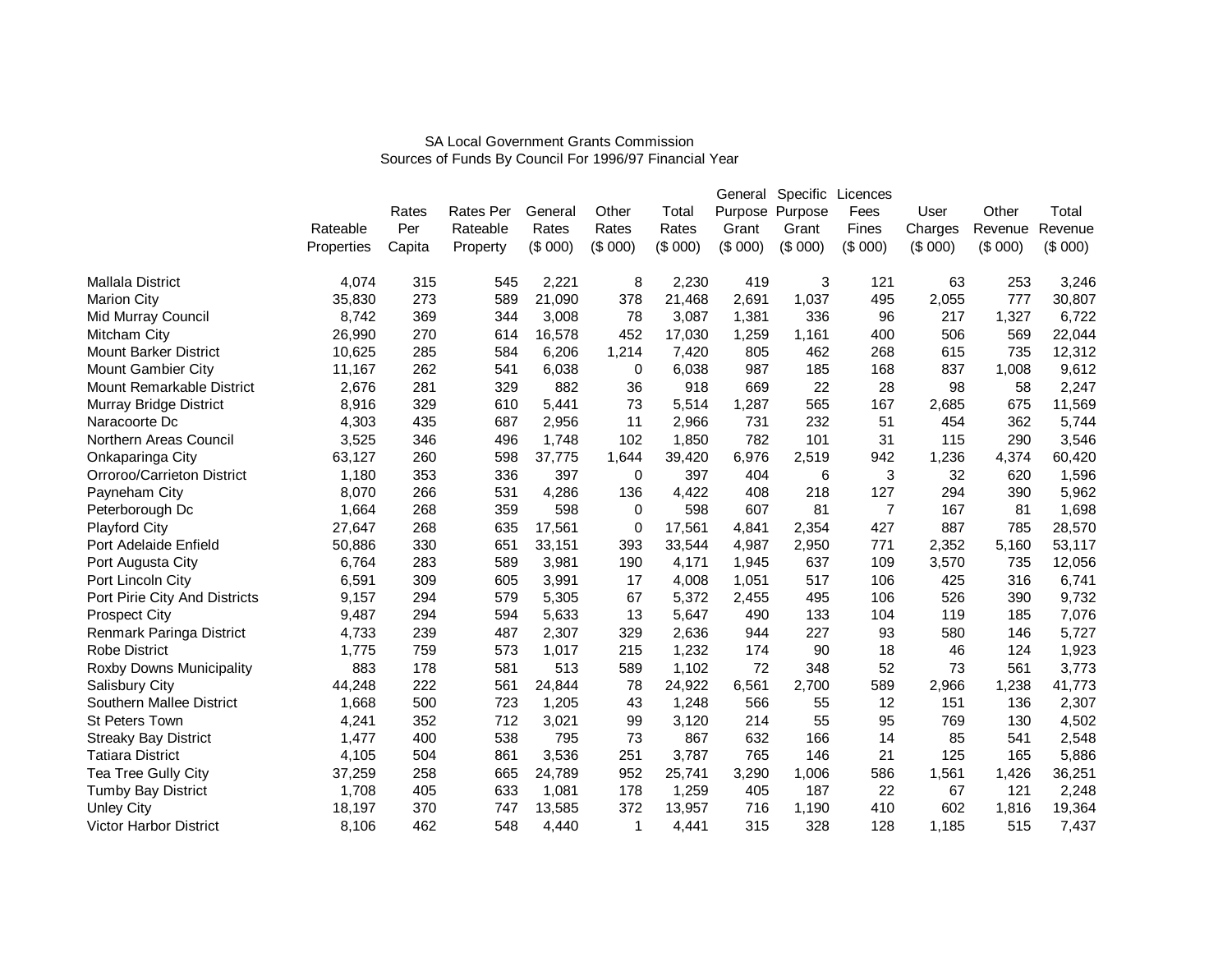# SA Local Government Grants CommissionSources of Funds By Council For 1996/97 Financial Year

|                            |                   |        |                  |           |         |         | General | Specific        | Licences |           |         |         |
|----------------------------|-------------------|--------|------------------|-----------|---------|---------|---------|-----------------|----------|-----------|---------|---------|
|                            |                   | Rates  | <b>Rates Per</b> | General   | Other   | Total   |         | Purpose Purpose | Fees     | User      | Other   | Total   |
|                            | Rateable          | Per    | Rateable         | Rates     | Rates   | Rates   | Grant   | Grant           | Fines    | Charges   | Revenue | Revenue |
|                            | <b>Properties</b> | Capita | Property         | $(S$ 000) | (\$000) | (\$000) | (\$000) | (\$000)         | (\$000)  | $(S$ 000) | (\$000) | (\$000) |
| Wakefield Regional Council | 4,518             | 373    | 559              | 2,527     | 178     | 2,705   | 797     | 162             | 60       | 128       | 1,023   | 5,471   |
| <b>Walkerville Town</b>    | 3,274             | 332    | 703              | 2,302     | 92      | 2,394   | 100     | 92              | 60       | 51        | 385     | 3,218   |
| Wattle Range Council       | 8,118             | 410    | 650              | 5,280     | 334     | 5,614   | 1,338   | 1,334           | 112      | 868       | 825     | 10,660  |
| West Torrens Cty           | 27,788            | 290    | 540              | 15,014    | 601     | 15,615  | 1,575   | 728             | 418      | 2,227     | 1,162   | 24,805  |
| Whyalla City               | 11,034            | 215    | 471              | 5,196     | 714     | 5,910   | 3,110   | 748             | 262      | 1,328     | 794     | 12,792  |
| Yankalilla District        | 4,211             | 494    | 443              | 1,864     | 214     | 2,078   | 203     | 89              | 63       | 372       | 59      | 4,177   |
| Yorke Peninsula District   | 11,669            | 418    | 418              | 4,881     | 96      | 4,977   | 1,652   | 732             | 124      | 310       | 1,671   | 10,213  |
| <b>State Total</b>         | 744,365           | 27,824 | 42,642           | 463,723   | 18,471  | 482,194 | 84,667  | 46,075          | 16,712   | 83,212    | 50,115  | 823,952 |
| State Average              | 10,484            | 392    | 601              | 6,531     | 260     | 6,791   | 1,192   | 649             | 235      | 1,172     | 706     | 11,605  |
| Metropolitan Total         | 493,904           | 8,416  | 14,052           | 328,061   | 8,046   | 336,107 | 42,459  | 22,614          | 12,672   | 61,198    | 26,282  | 537,034 |
| Metropolitan Average       | 24,695            | 421    | 703              | 16,403    | 402     | 16,805  | 2,123   | 1,131           | 634      | 3,060     | 1,314   | 26,852  |
| Non-Metropolitan Total     | 250,461           | 19,408 | 28,590           | 135,662   | 10,425  | 146,087 | 42,208  | 23,461          | 4,039    | 22,014    | 23,833  | 286,918 |
| Non-Metropolitan Average   | 4,911             | 381    | 561              | 2,660     | 204     | 2,864   | 828     | 460             | 79       | 432       | 467     | 5,626   |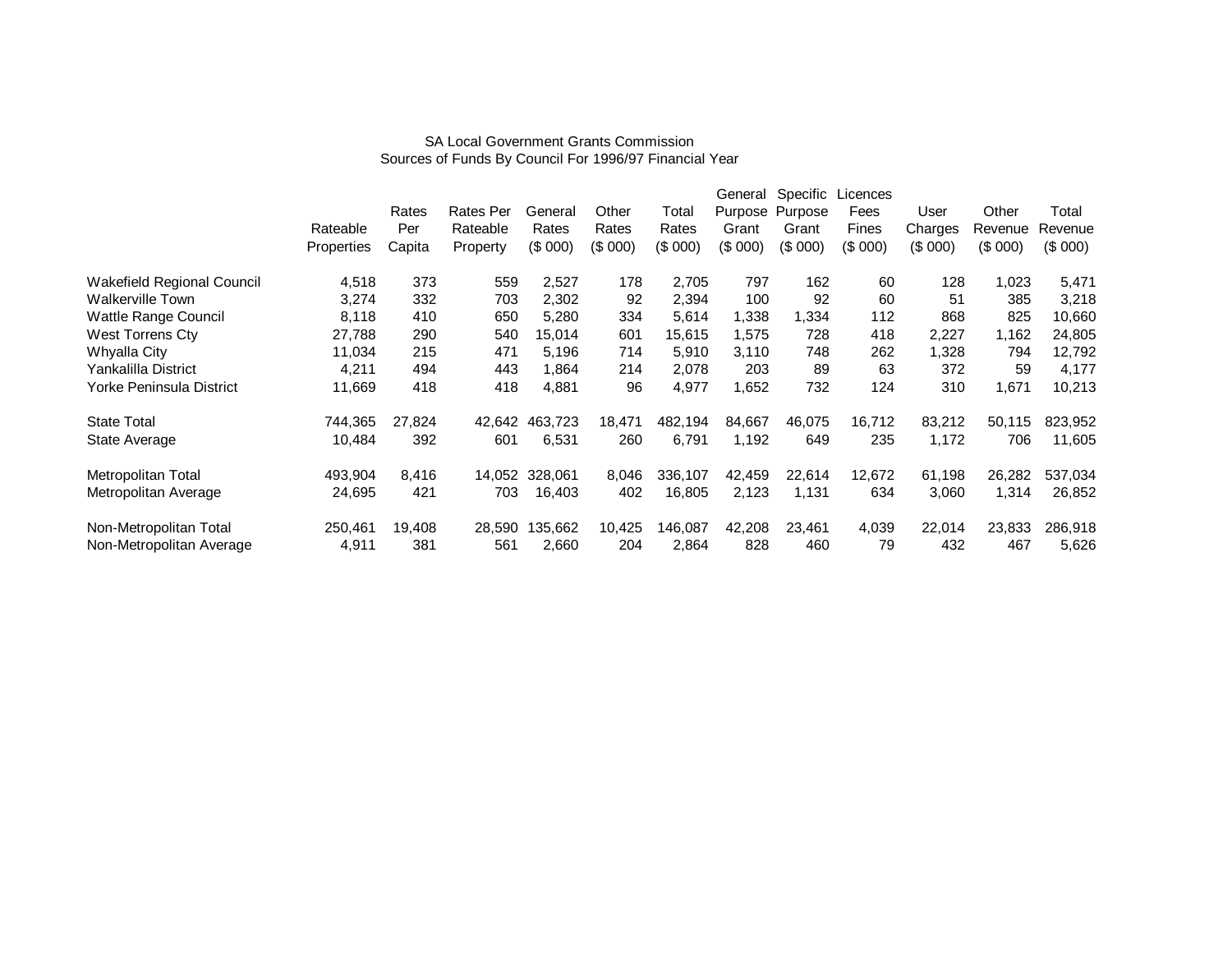# SA Local Government Grants CommissionTotal Expenditure By Council For 1996/97 Financial Year

|                                | Capital | Recurrent               | Interest | Principal | <b>Total Debt</b> | Levies Paid    | Donations    | Other       | Total       |
|--------------------------------|---------|-------------------------|----------|-----------|-------------------|----------------|--------------|-------------|-------------|
|                                |         | Expenditure Expenditure | Paid     | Repaid    | Redemption        | to Govt        | Paid         | Expenditure | Expenditure |
|                                | (\$000) | (\$000)                 | (\$000)  | (\$000)   | (\$000)           | (\$000)        | (\$000)      | (\$000)     | (\$000)     |
| <b>Adelaide City</b>           | 18,584  | 62,558                  | 1,739    | 2,848     | 4,587             | 924            | 1,280        | 57,561      | 81,142      |
| Adelaide Hills Council         | 3,368   | 14,010                  | 563      | 662       | 1,225             | $-47$          | 69           | 13,306      | 17,378      |
| Alexandrina Council            | 3,023   | 7,472                   | 321      | 836       | 1,156             | 13             | 116          | 7,022       | 10,495      |
| <b>Barossa Council</b>         | 1,652   | 8,628                   | 427      | 628       | 1,056             | 14             | 323          | 7,855       | 10,280      |
| Barunga West District          | 870     | 1,846                   | 89       | 166       | 256               | 0              | $\mathbf{1}$ | 1,756       | 2,715       |
| Berri Barmera Council          | 1,370   | 4,313                   | 263      | 441       | 704               | 29             | 32           | 3,990       | 5,683       |
| <b>Burnside City</b>           | 6,018   | 13,131                  | 2        | 15        | 17                | $-304$         | 39           | 12,448      | 19,149      |
| Campbelltown City              | 2,824   | 10,158                  | 411      | 1,262     | 1,673             | $-229$         | 55           | 9,261       | 12,982      |
| Ceduna District                | 3,783   | 2,248                   | 42       | 65        | 107               | $\overline{c}$ | 1            | 2,202       | 6,031       |
| <b>Charles Sturt City</b>      | 13,598  | 38,452                  | 2,114    | 2,787     | 4,901             | 1,295          | 119          | 34,708      | 52,050      |
| Clare And Gilbert Valleys Dc   | 2,538   | 3,258                   | 5        | 40        | 44                | 8              | 68           | 3,178       | 5,796       |
| <b>Cleve District</b>          | 968     | 1,405                   | 13       | 15        | 29                | 1              | 0            | 1,391       | 2,373       |
| Coober Pedy                    | 982     | 2,315                   | 57       | 503       | 559               | 2              | 59           | 2,198       | 3,297       |
| <b>Coorong District</b>        | 1,522   | 3,375                   | 53       | 129       | 182               | 4              | 14           | 3,305       | 4,897       |
| <b>Copper Coast District</b>   | 2,063   | 4,880                   | 340      | 939       | 1,279             | 33             | 43           | 4,464       | 6,944       |
| <b>Elliston District</b>       | 853     | 909                     | 8        | 22        | 30                | 1              | 1            | 899         | 1,762       |
| <b>Flinders Ranges Council</b> | 490     | 1,466                   | 37       | 48        | 85                | 0              | 3            | 1,426       | 1,956       |
| Franklin Harbour District      | 285     | 738                     | 6        | 29        | 35                | 1              | 7            | 724         | 1,023       |
| <b>Gawler Town</b>             | 1,931   | 5,947                   | 584      | 488       | 1,072             | 184            | 51           | 5,128       | 7,878       |
| Goyder Regional Council        | 800     | 3,550                   | 130      | 259       | 389               | $\overline{7}$ | 29           | 3,385       | 4,350       |
| <b>Grant District</b>          | 3,487   | 4,000                   | 142      | 178       | 320               | 6              | 49           | 3,804       | 7,488       |
| <b>Holdfast Bay City</b>       | 5,475   | 16,631                  | 620      | 803       | 1,422             | $-45$          | 78           | 15,397      | 22,106      |
| Kangaroo Island Council        | 2,690   | 2,984                   | 117      | 288       | 404               | $\mathbf{1}$   | 1            | 2,866       | 5,674       |
| Kapunda Light                  | 1,723   | 3,071                   | 169      | 174       | 343               | 11             | 45           | 2,846       | 4,794       |
| Karoonda East Murray District  | 507     | 583                     | 24       | 121       | 145               | 1              | 0            | 558         | 1,090       |
| Kensington And Norwood City    | 1,181   | 4,921                   | 404      | 235       | 640               | $-82$          | 0            | 4,346       | 6,102       |
| <b>Kimba District</b>          | 224     | 1,150                   | 24       | 111       | 135               | 1              | 7            | 1,118       | 1,374       |
| Lacepede District              | 431     | 1,602                   | 11       | 67        | 77                | 0              | 23           | 1,568       | 2,033       |
| Lehunte District               | 1,407   | 1,003                   | 2        | 14        | 16                | 1              | 40           | 960         | 2,410       |
| Lower Eyre Pen Dc              | 1,186   | 2,335                   | 112      | 176       | 288               | 3              | 83           | 2,137       | 3,521       |
| Loxton Waikerie District       | 2,993   | 5,712                   | 150      | 685       | 835               | 24             | 0            | 5,538       | 8,706       |
| <b>Lucindale District</b>      | 781     | 1,568                   | 56       | 132       | 188               | 1              | 4            | 1,508       | 2,349       |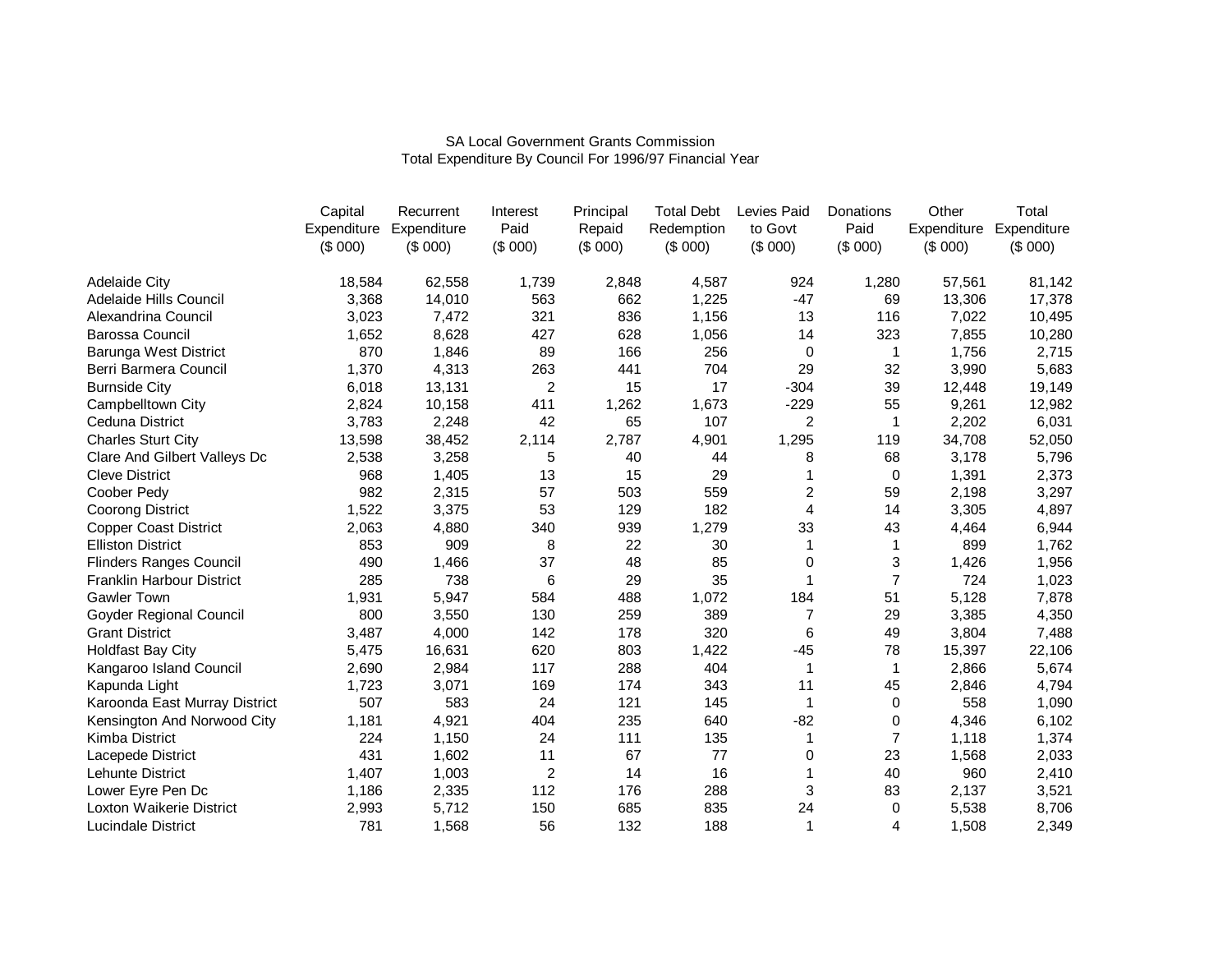# SA Local Government Grants CommissionTotal Expenditure By Council For 1996/97 Financial Year

|                               | Capital | Recurrent               | Interest | Principal   | <b>Total Debt</b> | Levies Paid    | Donations      | Other       | Total       |
|-------------------------------|---------|-------------------------|----------|-------------|-------------------|----------------|----------------|-------------|-------------|
|                               |         | Expenditure Expenditure | Paid     | Repaid      | Redemption        | to Govt        | Paid           | Expenditure | Expenditure |
|                               | (\$000) | (\$000)                 | (\$000)  | (\$000)     | (\$000)           | (\$000)        | (\$000)        | (\$000)     | (\$000)     |
| <b>Mallala District</b>       | 922     | 2,223                   | 154      | 303         | 457               | 7              | 11             | 2,051       | 3,145       |
| <b>Marion City</b>            | 7,103   | 23,322                  | 419      | 638         | 1,057             | 36             | 288            | 21,874      | 30,425      |
| Mid Murray Council            | 1,197   | 5,944                   | 136      | 236         | 373               | 3              | 31             | 5,769       | 7,141       |
| Mitcham City                  | 4,053   | 18,251                  | 463      | 1,487       | 1,950             | $-264$         | $\overline{7}$ | 17,145      | 22,304      |
| <b>Mount Barker District</b>  | 4,862   | 8,854                   | 597      | 979         | 1,576             | 6              | 157            | 8,094       | 13,716      |
| Mount Gambier City            | 3,560   | 6,173                   | 320      | 749         | 1,069             | 60             | 240            | 5,554       | 9,733       |
| Mount Remarkable District     | 1,117   | 1,106                   | 31       | 40          | 70                | 2              | 3              | 1,070       | 2,223       |
| Murray Bridge District        | 3,541   | 8,046                   | 774      | 872         | 1,646             | 26             | 0              | 7,246       | 11,587      |
| Naracoorte Dc                 | 1,869   | 3,779                   | 198      | 445         | 643               | 5              | 16             | 3,560       | 5,648       |
| Northern Areas Council        | 892     | 2,833                   | 75       | 218         | 293               | $\mathbf 0$    | 5              | 2,752       | 3,725       |
| Onkaparinga City              | 25,412  | 45,825                  | 1,130    | 3,508       | 4,638             | 368            | 677            | 42,753      | 71,238      |
| Orroroo/Carrieton District    | 352     | 1,267                   | 9        | 63          | 72                | 0              | 0              | 1,258       | 1,619       |
| Payneham City                 | 563     | 5,133                   | 190      | 232         | 422               | $-94$          | 13             | 4,752       | 5,696       |
| Peterborough Dc               | 584     | 1,300                   | 10       | 13          | 23                | 11             | 1              | 1,278       | 1,884       |
| <b>Playford City</b>          | 5,804   | 24,743                  | 1,562    | 3,153       | 4,715             | 389            | 150            | 22,642      | 30,547      |
| Port Adelaide Enfield         | 17,043  | 40,924                  | 1,713    | 2,708       | 4,421             | 793            | 889            | 37,283      | 57,967      |
| Port Augusta City             | 1,525   | 10,360                  | 455      | 1,061       | 1,517             | 32             | 64             | 9,809       | 11,885      |
| Port Lincoln City             | 1,578   | 5,187                   | 258      | 364         | 622               | 41             | 23             | 4,865       | 6,765       |
| Port Pirie City And Districts | 1,650   | 7,610                   | 511      | 567         | 1,078             | 290            | 20             | 6,789       | 9,260       |
| <b>Prospect City</b>          | 1,094   | 5,578                   | 323      | 405         | 728               | 108            | 3              | 5,118       | 6,671       |
| Renmark Paringa District      | 1,843   | 3,322                   | 173      | 402         | 576               | 20             | 51             | 3,078       | 5,166       |
| <b>Robe District</b>          | 323     | 1,635                   | 174      | 187         | 361               | 1              | 60             | 1,400       | 1,958       |
| Roxby Downs Municipality      | 1,503   | 1,658                   | 26       | $\mathbf 0$ | 26                | 2              | 0              | 1,630       | 3,161       |
| <b>Salisbury City</b>         | 12,760  | 31,925                  | 1,671    | 1,007       | 2,678             | 386            | 122            | 29,746      | 44,685      |
| Southern Mallee District      | 920     | 1,657                   | 31       | 44          | 75                | $\overline{2}$ | 4              | 1,620       | 2,577       |
| St Peters Town                | 765     | 4,124                   | 64       | 147         | 211               | $-66$          | 3              | 3,933       | 4,889       |
| <b>Streaky Bay District</b>   | 1,014   | 1,429                   | 34       | 66          | 100               | $\overline{c}$ | $\mathbf 0$    | 1,392       | 2,443       |
| <b>Tatiara District</b>       | 3,407   | 3,370                   | 203      | 1,624       | 1,827             | 4              | 82             | 3,013       | 6,777       |
| Tea Tree Gully City           | 5,122   | 30,376                  | 2,655    | 3,229       | 5,884             | 260            | 31             | 27,059      | 35,498      |
| Tumby Bay District            | 675     | 1,585                   | 88       | 131         | 219               | 2              | 21             | 1,474       | 2,260       |
| <b>Unley City</b>             | 3,754   | 13,937                  | 822      | 984         | 1,806             | $-153$         | 55             | 12,522      | 17,690      |
| Victor Harbor District        | 2,948   | 5,417                   | 227      | 559         | 786               | 25             | 11             | 5,154       | 8,366       |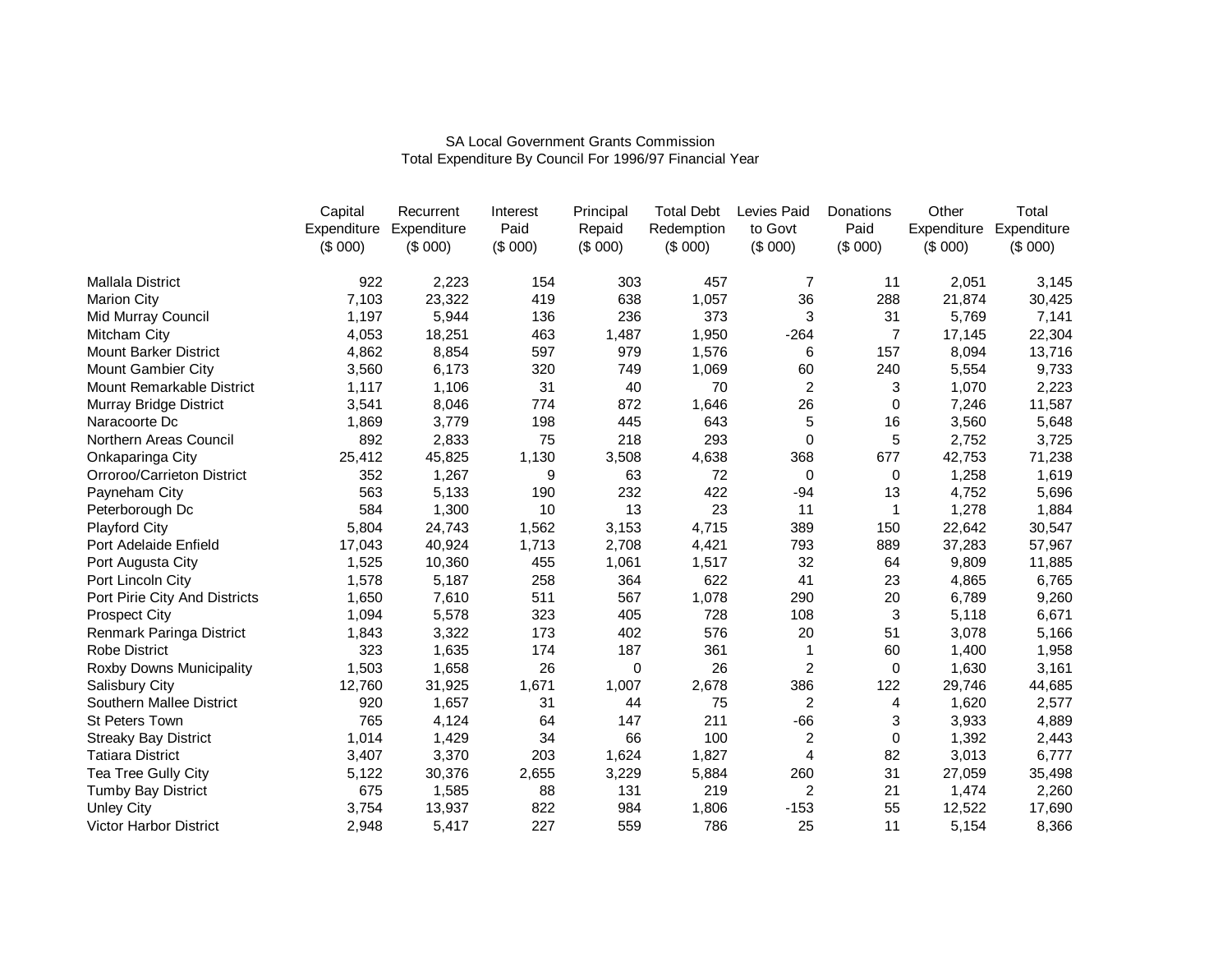# SA Local Government Grants CommissionTotal Expenditure By Council For 1996/97 Financial Year

|                            | Capital<br>Expenditure | Recurrent<br>Expenditure | Interest<br>Paid | Principal<br>Repaid | <b>Total Debt</b><br>Redemption | Levies Paid<br>to Govt | Donations<br>Paid | Other<br>Expenditure | Total<br>Expenditure |
|----------------------------|------------------------|--------------------------|------------------|---------------------|---------------------------------|------------------------|-------------------|----------------------|----------------------|
|                            | (\$000)                | (S 000)                  | (\$000)          | (\$000)             | (\$000)                         | (\$000)                | (\$000)           | (\$000)              | (\$000)              |
| Wakefield Regional Council | 2,268                  | 3,302                    | 109              | 308                 | 417                             | 6                      | 94                | 3,094                | 5,570                |
| <b>Walkerville Town</b>    | 1,219                  | 2,079                    | 5                | 26                  | 31                              | $-51$                  | 8                 | 1,934                | 3,297                |
| Wattle Range Council       | 4,953                  | 7,239                    | 356              | 765                 | 1,121                           | 8                      | 151               | 6.723                | 12,193               |
| West Torrens Cty           | 3,712                  | 18,527                   | 1,146            | 1,469               | 2,614                           | $-167$                 | 38                | 16,790               | 22,239               |
| Whyalla City               | 3,322                  | 9,081                    | 220              | 619                 | 839                             | 51                     | 0                 | 8,810                | 12,403               |
| Yankalilla District        | 2,213                  | 2,577                    | 260              | 288                 | 548                             | 2                      | 15                | 2,300                | 4,790                |
| Yorke Peninsula District   | 3,291                  | 6,987                    | 230              | 570                 | 800                             | 5                      | 12                | 6,740                | 10,279               |
| <b>State Total</b>         | 230.341                | 614,904                  | 26,856           | 45,630              | 72,486                          | 4,018                  | 5,992             | 568,925              | 845,245              |
| <b>State Average</b>       | 3,244                  | 8,661                    | 378              | 643                 | 1,021                           | 57                     | 84                | 8,013                | 11,905               |
| Metropolitan Total         | 138.014                | 416,542                  | 18,037           | 27,429              | 45,467                          | 3,288                  | 3,905             | 382,399              | 554,556              |
| Metropolitan Average       | 6,901                  | 20,827                   | 902              | 1,371               | 2,273                           | 164                    | 195               | 19,120               | 27,728               |
| Non-Metropolitan Total     | 92,327                 | 198,362                  | 8,818            | 18,201              | 27,019                          | 730                    | 2,087             | 186,526              | 290,689              |
| Non-Metropolitan Average   | 1,810                  | 3,889                    | 173              | 357                 | 530                             | 14                     | 41                | 3,657                | 5,700                |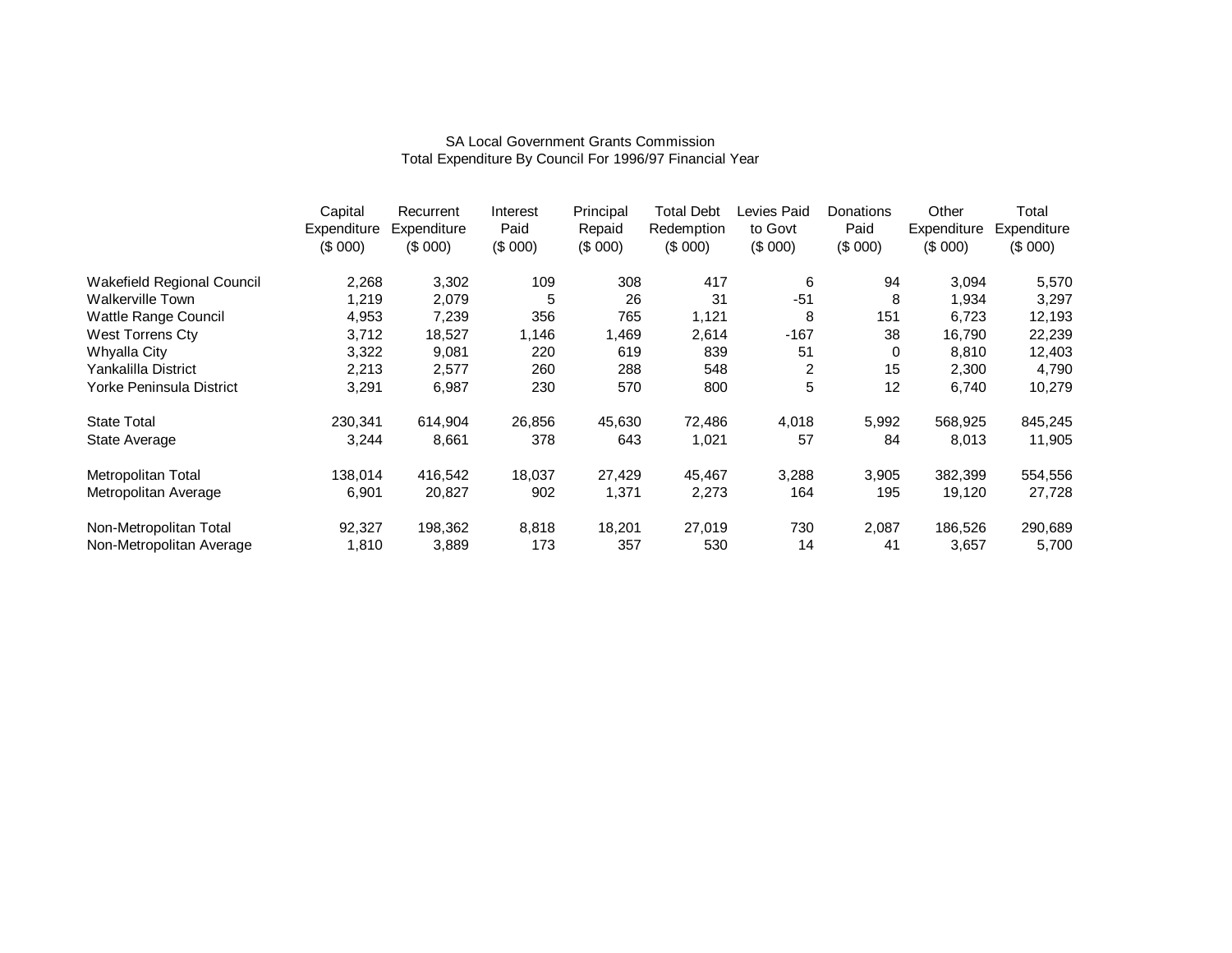# SA Local Government Grants CommissionBalances and Debt Transactions By Council For 1996/97 Financial Year

|                                  |             |         |            |             |                |           |                   |          |           | Change in |
|----------------------------------|-------------|---------|------------|-------------|----------------|-----------|-------------------|----------|-----------|-----------|
|                                  | Financial   |         | <b>Net</b> | Loans       | Interest       | Principal | <b>Total Debt</b> | Net Debt | Operating | Community |
|                                  | Investments | Debt    | Debt       | Receipts    | Paid           | Repaid    | Redemption        | Per      | Surplus   | Wealth    |
|                                  | (\$000)     | (\$000) | (\$000)    | (\$000)     | (\$000)        | (\$000)   | (\$000)           | Capita   | (\$000)   | (\$000)   |
| <b>Adelaide City</b>             | $-1,041$    | 21,887  | 22,928     | 0           | 1,739          | 2,848     | 4,587             | 1,775    | 4,407     | 4,873     |
| Adelaide Hills Council           | 1,159       | 6,920   | 5,761      | 972         | 563            | 662       | 1,225             | 150      | $-1,718$  | $-1,566$  |
| Alexandrina Council              | 2,101       | 4,086   | 1,985      | 1,392       | 321            | 836       | 1,156             | 120      | $-1,741$  | $-917$    |
| <b>Barossa Council</b>           | 3,479       | 4,483   | 1,004      | 873         | 427            | 628       | 1,056             | 54       | $-1,116$  | $-849$    |
| Barunga West District            | 70          | 749     | 679        | 310         | 89             | 166       | 256               | 272      | $-351$    | $-351$    |
| Berri Barmera Council            | 2,371       | 2,103   | $-267$     | 125         | 263            | 441       | 704               | $-23$    | 1,565     | 1,653     |
| <b>Burnside City</b>             | 4,221       | 14      | $-4,207$   | 0           | 2              | 15        | 17                | $-105$   | $-699$    | 149       |
| Campbelltown City                | 4,536       | 3,151   | $-1,385$   | 0           | 411            | 1,262     | 1,673             | $-30$    | $-1,684$  | $-768$    |
| Ceduna District                  | 3,198       | 349     | $-2,849$   | $\mathbf 0$ | 42             | 65        | 107               | $-799$   | 547       | 5,090     |
| <b>Charles Sturt City</b>        | $-2,980$    | 28,290  | 31,270     | $\mathbf 0$ | 2,114          | 2,787     | 4,901             | 305      | $-3,241$  | $-1,644$  |
| Clare And Gilbert Valleys Dc     | 3,167       | 130     | $-3,037$   | 101         | 5              | 40        | 44                | $-369$   | $-103$    | 251       |
| <b>Cleve District</b>            | 256         | 136     | $-120$     | $\mathbf 0$ | 13             | 15        | 29                | $-62$    | 166       | 379       |
| Coober Pedy                      | 571         | 528     | $-43$      | 430         | 57             | 503       | 559               | $-16$    | 560       | 935       |
| <b>Coorong District</b>          | 1,636       | 463     | $-1,172$   | 50          | 53             | 129       | 182               | $-189$   | 511       | 750       |
| <b>Copper Coast District</b>     | 264         | 3,691   | 3,428      | 126         | 340            | 939       | 1,279             | 327      | $-50$     | 103       |
| <b>Elliston District</b>         | 55          | 43      | $-13$      | 20          | 8              | 22        | 30                | $-10$    | $-28$     | 157       |
| <b>Flinders Ranges Council</b>   | 716         | 384     | $-332$     | 101         | 37             | 48        | 85                | $-174$   | $-423$    | $-423$    |
| <b>Franklin Harbour District</b> | 623         | 68      | $-555$     | 25          | 6              | 29        | 35                | $-451$   | $-91$     | $-91$     |
| <b>Gawler Town</b>               | 1,410       | 6,579   | 5,169      | 629         | 584            | 488       | 1,072             | 296      | 777       | 988       |
| Goyder Regional Council          | 438         | 1,041   | 603        | 50          | 130            | 259       | 389               | 131      | $-392$    | $-299$    |
| <b>Grant District</b>            | 2,495       | 1,532   | $-963$     | 624         | 142            | 178       | 320               | $-120$   | $-3,107$  | $-2,096$  |
| <b>Holdfast Bay City</b>         | 10,515      | 7,961   | $-2,554$   | 1,705       | 620            | 803       | 1,422             | $-78$    | 1,108     | 1,157     |
| Kangaroo Island Council          | 1,582       | 2,094   | 512        | 1,084       | 117            | 288       | 404               | 119      | 143       | 1,173     |
| Kapunda Light                    | 1,154       | 2,346   | 1,192      | 883         | 169            | 174       | 343               | 122      | $-1,128$  | $-562$    |
| Karoonda East Murray District    | 404         | 312     | $-93$      | 58          | 24             | 121       | 145               | $-67$    | 235       | 339       |
| Kensington And Norwood City      | 1,015       | 3,538   | 2,523      | 0           | 404            | 235       | 640               | 268      | $-123$    | $-123$    |
| <b>Kimba District</b>            | 98          | 216     | 118        | 25          | 24             | 111       | 135               | 93       | 43        | 49        |
| Lacepede District                | 1,943       | 81      | $-1,862$   | 25          | 11             | 67        | 77                | $-762$   | $-722$    | 676       |
| <b>Lehunte District</b>          | 1,061       | 3       | $-1,058$   | 0           | $\overline{c}$ | 14        | 16                | $-678$   | $-398$    | $-175$    |
| Lower Eyre Pen Dc                | 1,095       | 1,129   | 34         | 150         | 112            | 176       | 288               | 8        | $-281$    | $-266$    |
| Loxton Waikerie District         | 1,549       | 3,982   | 2,433      | 852         | 150            | 685       | 835               | 197      | $-438$    | $-45$     |
| Lucindale District               | 613         | 473     | $-140$     | 75          | 56             | 132       | 188               | $-105$   | $-535$    | $-372$    |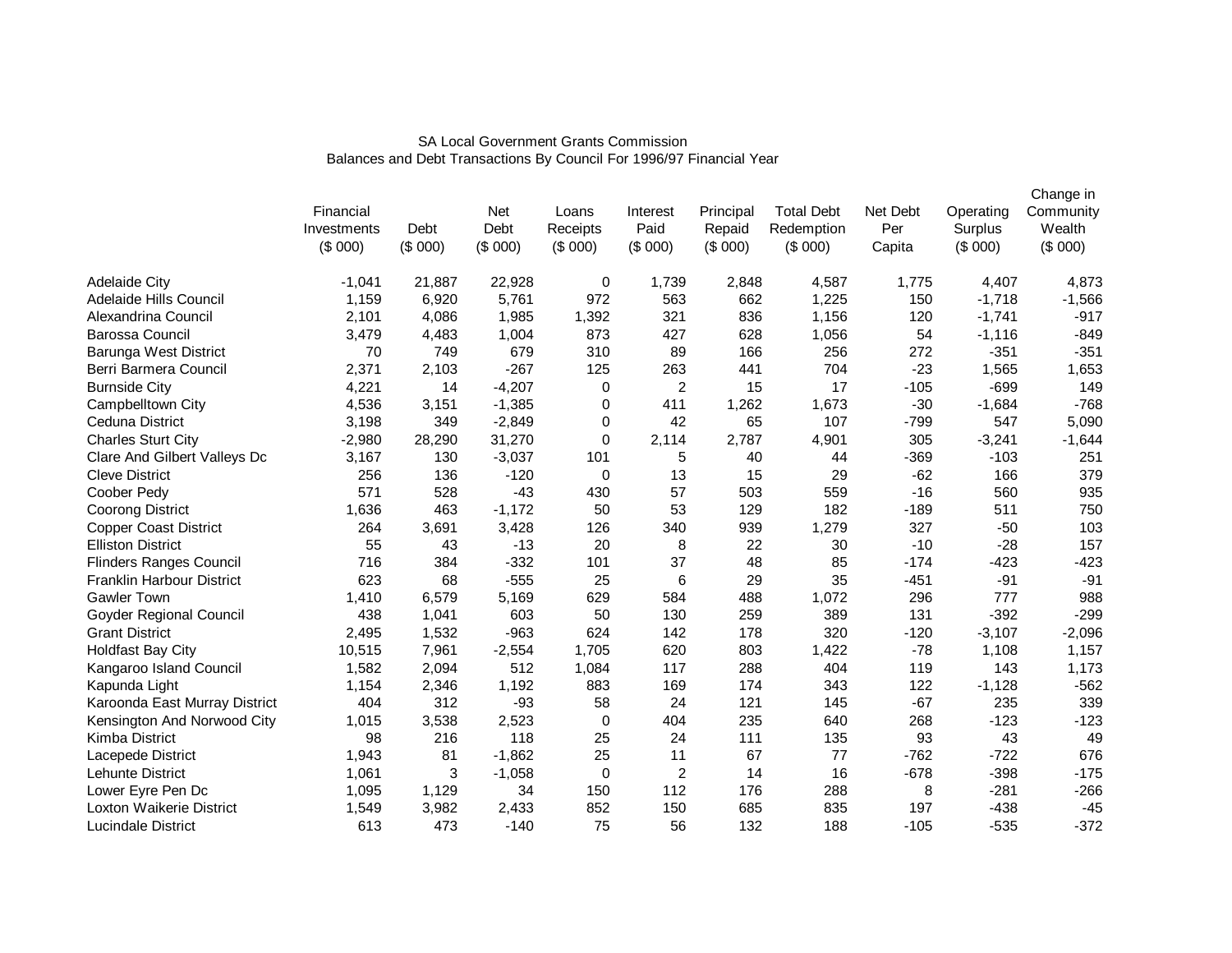# SA Local Government Grants CommissionBalances and Debt Transactions By Council For 1996/97 Financial Year

|                               | Financial<br>Investments<br>(\$000) | Debt<br>(\$000) | Net<br>Debt<br>(\$000) | Loans<br>Receipts<br>(\$000) | Interest<br>Paid<br>(\$000) | Principal<br>Repaid<br>(\$000) | <b>Total Debt</b><br>Redemption<br>(\$000) | Net Debt<br>Per<br>Capita | Operating<br>Surplus<br>(\$000) | Change in<br>Community<br>Wealth<br>(\$000) |
|-------------------------------|-------------------------------------|-----------------|------------------------|------------------------------|-----------------------------|--------------------------------|--------------------------------------------|---------------------------|---------------------------------|---------------------------------------------|
| <b>Mallala District</b>       | 404                                 | 1,529           | 1,125                  | 70                           | 154                         | 303                            | 457                                        | 160                       | $-435$                          | $-421$                                      |
| <b>Marion City</b>            | $-4,324$                            | 4,819           | 9,144                  | 535                          | 419                         | 638                            | 1,057                                      | 118                       | $-210$                          | 234                                         |
| Mid Murray Council            | 558                                 | 1,233           | 675                    | 297                          | 136                         | 236                            | 373                                        | 83                        | $-2,472$                        | $-2,263$                                    |
| Mitcham City                  | 9,281                               | 5,747           | $-3,533$               | 575                          | 463                         | 1,487                          | 1,950                                      | $-57$                     | 1,519                           | 1,519                                       |
| <b>Mount Barker District</b>  | 2,513                               | 6,859           | 4,345                  | 1,811                        | 597                         | 979                            | 1,576                                      | 200                       | $-2,344$                        | $-1,692$                                    |
| Mount Gambier City            | 6,431                               | 3,115           | $-3,316$               | 0                            | 320                         | 749                            | 1,069                                      | $-144$                    | 651                             | 669                                         |
| Mount Remarkable District     | 355                                 | 263             | $-92$                  | 0                            | 31                          | 40                             | 70                                         | $-29$                     | $-144$                          | $-144$                                      |
| Murray Bridge District        | 3,879                               | 7,095           | 3,215                  | 595                          | 774                         | 872                            | 1,646                                      | 194                       | 2,108                           | 2,167                                       |
| Naracoorte Dc                 | 775                                 | 2,366           | 1,591                  | 533                          | 198                         | 445                            | 643                                        | 234                       | $-917$                          | $-710$                                      |
| Northern Areas Council        | 1,214                               | 753             | $-462$                 | 120                          | 75                          | 218                            | 293                                        | $-92$                     | 506                             | 506                                         |
| Onkaparinga City              | 4,880                               | 22,423          | 17,543                 | 11,450                       | 1,130                       | 3,508                          | 4,638                                      | 121                       | $-4,551$                        | $-1,041$                                    |
| Orroroo/Carrieton District    | 375                                 | 313             | $-62$                  | 211                          | 9                           | 63                             | 72                                         | $-55$                     | 29                              | 29                                          |
| Payneham City                 | 2,148                               | 1,710           | $-438$                 | 0                            | 190                         | 232                            | 422                                        | $-27$                     | $-539$                          | $-539$                                      |
| Peterborough Dc               | 196                                 | 97              | -99                    | 75                           | 10                          | 13                             | 23                                         | $-44$                     | 53                              | 53                                          |
| Playford City                 | 1,903                               | 15,925          | 14,022                 | 4,535                        | 1,562                       | 3,153                          | 4,715                                      | 214                       | $-9,679$                        | $-7,973$                                    |
| Port Adelaide Enfield         | 6,077                               | 16,772          | 10,695                 | 3,066                        | 1,713                       | 2,708                          | 4,421                                      | 107                       | $-877$                          | 1,379                                       |
| Port Augusta City             | 909                                 | 4,453           | 3,545                  | 530                          | 455                         | 1,061                          | 1,517                                      | 252                       | 1,025                           | 1,125                                       |
| Port Lincoln City             | 309                                 | 3,412           | 3,103                  | 640                          | 258                         | 364                            | 622                                        | 241                       | $-897$                          | $-630$                                      |
| Port Pirie City And Districts | 0                                   | 0               | $\mathbf 0$            | 25                           | 511                         | 567                            | 1,078                                      | $\mathbf 0$               | 1,359                           | 1,359                                       |
| <b>Prospect City</b>          | 1,198                               | 5,097           | 3,899                  | 62                           | 323                         | 405                            | 728                                        | 203                       | $-1,759$                        | $-1,696$                                    |
| Renmark Paringa District      | 1,213                               | 1,537           | 324                    | 0                            | 173                         | 402                            | 576                                        | 34                        | 837                             | 975                                         |
| <b>Robe District</b>          | $-36$                               | 1,394           | 1,429                  | 162                          | 174                         | 187                            | 361                                        | 1,066                     | $-62$                           | $-38$                                       |
| Roxby Downs Municipality      | 3,597                               | 0               | $-3,597$               | 0                            | 26                          | 0                              | 26                                         | $-1,251$                  | 269                             | 1,673                                       |
| Salisbury City                | 1,009                               | 18,519          | 17,510                 | 0                            | 1,671                       | 1,007                          | 2,678                                      | 156                       | $-2,275$                        | 649                                         |
| Southern Mallee District      | 412                                 | 456             | 43                     | 289                          | 31                          | 44                             | 75                                         | 18                        | 221                             | 283                                         |
| St Peters Town                | 1,087                               | 1,060           | $-27$                  | 380                          | 64                          | 147                            | 211                                        | $-3$                      | $-624$                          | $-594$                                      |
| <b>Streaky Bay District</b>   | 914                                 | 370             | $-544$                 | 0                            | 34                          | 66                             | 100                                        | $-274$                    | 653                             | 795                                         |
| <b>Tatiara District</b>       | 454                                 | 2,587           | 2,133                  | 2,042                        | 203                         | 1,624                          | 1,827                                      | 304                       | $-1,611$                        | $-1,502$                                    |
| Tea Tree Gully City           | 3,935                               | 22,835          | 18,900                 | 2,349                        | 2,655                       | 3,229                          | 5,884                                      | 197                       | $-3,857$                        | $-2,490$                                    |
| <b>Tumby Bay District</b>     | 738                                 | 1,145           | 407                    | 210                          | 88                          | 131                            | 219                                        | 153                       | $-105$                          | $-12$                                       |
| <b>Unley City</b>             | 10,077                              | 7,513           | $-2,565$               | 0                            | 822                         | 984                            | 1,806                                      | $-70$                     | 938                             | 1,594                                       |
| Victor Harbor District        | 1,588                               | 2,036           | 448                    | $\Omega$                     | 227                         | 559                            | 786                                        | 47                        | 896                             | 1,218                                       |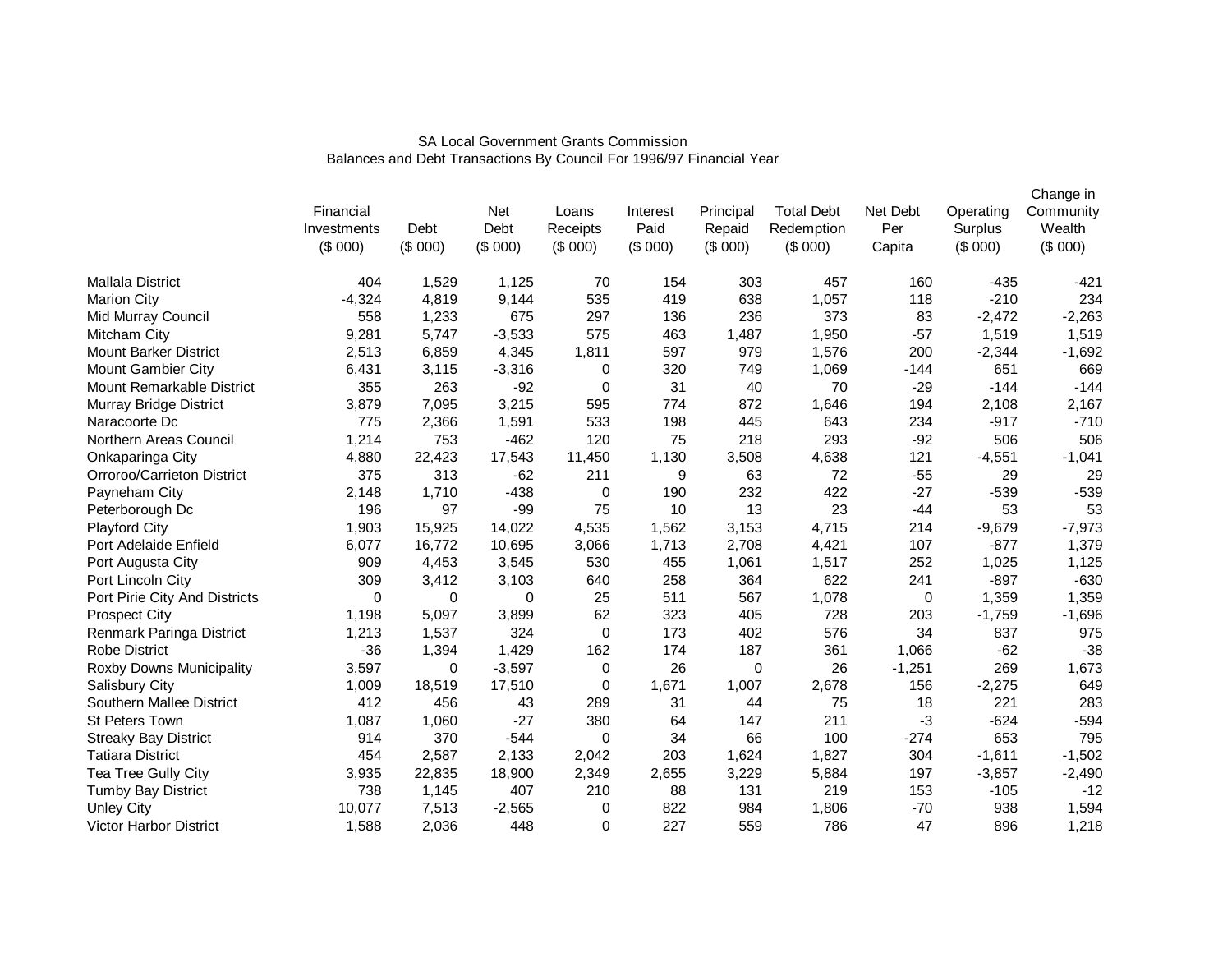# SA Local Government Grants CommissionBalances and Debt Transactions By Council For 1996/97 Financial Year

|                            | Financial<br>Investments<br>(\$000) | Debt<br>(\$000) | Net<br>Debt<br>(\$000) | Loans<br>Receipts<br>(\$000) | Interest<br>Paid<br>(\$000) | Principal<br>Repaid<br>(\$000) | <b>Total Debt</b><br>Redemption<br>(\$000) | Net Debt<br>Per<br>Capita | Operating<br>Surplus<br>(\$000) | Change in<br>Community<br>Wealth<br>(\$000) |
|----------------------------|-------------------------------------|-----------------|------------------------|------------------------------|-----------------------------|--------------------------------|--------------------------------------------|---------------------------|---------------------------------|---------------------------------------------|
| Wakefield Regional Council | 1,231                               | 1,161           | $-69$                  | 245                          | 109                         | 308                            | 417                                        | $-10$                     | 1,069                           | 1,196                                       |
| <b>Walkerville Town</b>    | 1,061                               | 45              | $-1,015$               | 0                            | 5                           | 26                             | 31                                         | -146                      | 49                              | 112                                         |
| Wattle Range Council       | 2,324                               | 4,489           | 2,164                  | 1,260                        | 356                         | 765                            | 1,121                                      | 168                       | $-2,470$                        | $-1,431$                                    |
| West Torrens Cty           | 3,625                               | 9,929           | 6,304                  | 0                            | 1.146                       | 469. ا                         | 2,614                                      | 122                       | $-12,649$                       | $-12,599$                                   |
| Whyalla City               | 8,367                               | 3,280           | $-5,087$               | 1,212                        | 220                         | 619                            | 839                                        | $-211$                    | 659                             | 669                                         |
| Yankalilla District        | 218                                 | 2,851           | 2,634                  | 454                          | 260                         | 288                            | 548                                        | 698                       | $-523$                          | 712                                         |
| Yorke Peninsula District   | 2,081                               | 2,259           | 178                    | 309                          | 230                         | 570                            | 800                                        | 15                        | $-1,378$                        | $-997$                                      |
| <b>State Total</b>         | 132.751                             | 296,209         | 163,459                | 44,726                       | 26,856                      | 45,630                         | 72,486                                     | 2,888                     | $-45,844$                       | $-9,682$                                    |
| State Average              | 1,870                               | 4,172           | 2,302                  | 630                          | 378                         | 643                            | 1,021                                      | 41                        | $-646$                          | $-136$                                      |
| Metropolitan Total         | 59,631                              | 203,815         | 144,183                | 25,286                       | 18,037                      | 27,429                         | 45,467                                     | 3,364                     | $-33,969$                       | $-16,813$                                   |
| Metropolitan Average       | 2,982                               | 10,191          | 7,209                  | 1,264                        | 902                         | 1,371                          | 2,273                                      | 168                       | $-1,698$                        | $-841$                                      |
| Non-Metropolitan Total     | 73,119                              | 92,394          | 19,275                 | 19,440                       | 8,818                       | 18,201                         | 27,019                                     | $-477$                    | $-11,874$                       | 7,132                                       |
| Non-Metropolitan Average   | 1,434                               | 1,812           | 378                    | 381                          | 173                         | 357                            | 530                                        | -9                        | $-233$                          | 140                                         |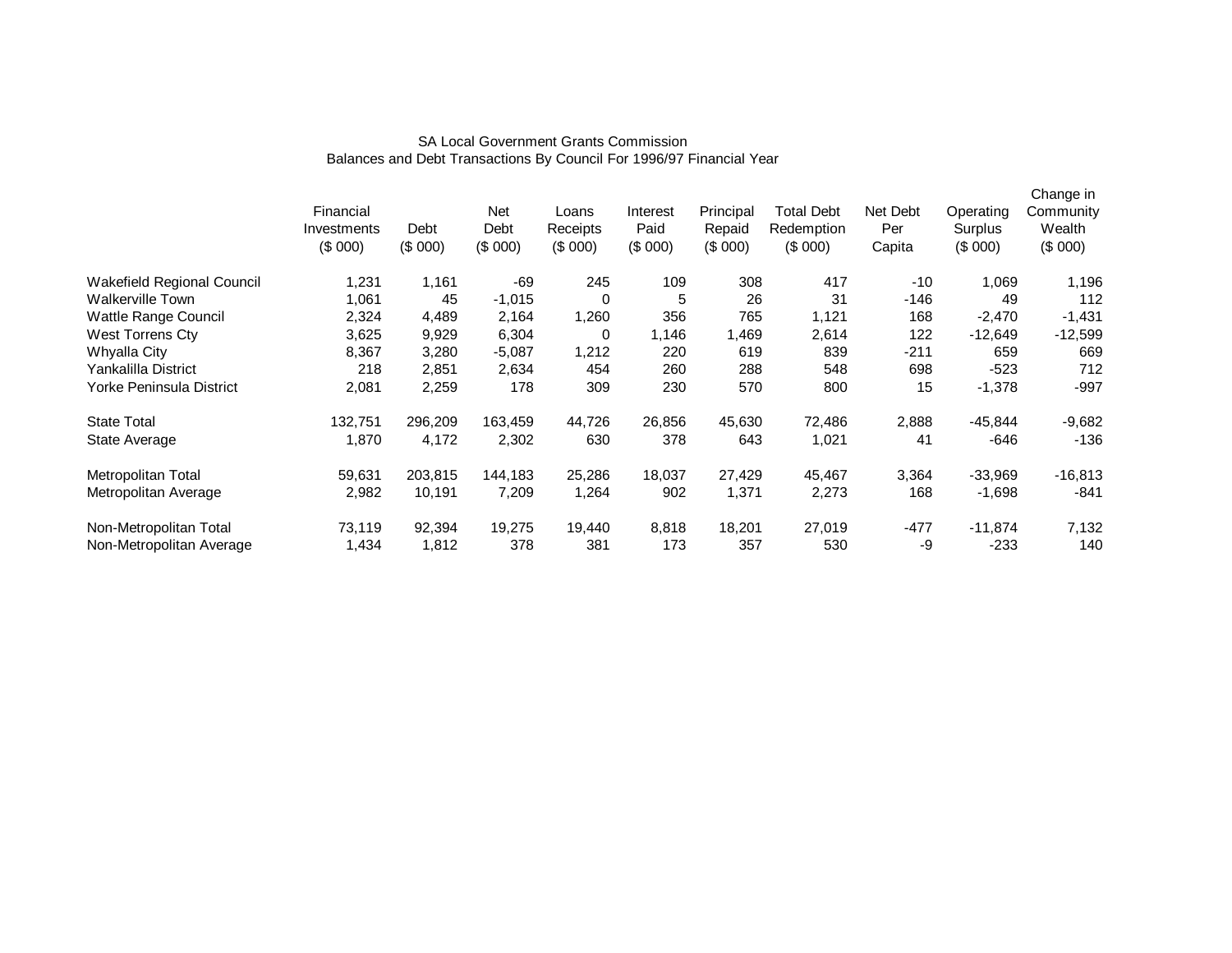### **General Information**

## **Glossary**

**Area (Hectares)**  As per ABS Information

**Estimated Resident Population**  As per ABS Information (as at 30 June)

**Council Employees (FTE)**  As per Councils' General Information Returns

**Roads Sealed**  As per Councils' General Information Returns *(Sealed Road Lengths)* 

## **Roads Unsealed**

As per Councils' General Information Returns *(Formed Surfaced plus Natural Surface Formed plus Natural Surface Unformed Road Lengths)* 

### **Total Roads**

Roads Sealed *(See Above) plus* Roads Unsealed *(See Above)* 

### **Total Revenue**

Total Operating Revenue *less*  Gain on Disposal of Assets *plus* Capital Revenues Physical Resources Donated Capital Contributions Capital Grants - Commonwealth Capital Grants - State Capital Grants - Other Councils Proceeds from Sale of Assets Land Buildings Other Construction Plant & Equipment Loans to Community Groups

#### **Capital Expenditure**

Purchase/Construction of Fixed Assets Land Buildings Other Construction Plant and Equipment Loans to Community Groups

### **Recurrent Expenditure**

Total Expenses *less* Depreciation/Amortisation Loss on Revaluation of Assets Loss on Disposal of Assets

#### **Total Expenditure**

Recurrent Expenditure *(See Above) plus*Capital Expenditure *(See Above)* 

## **Rateable Properties**

Total Rateable Properties (As per Valuer General's Department)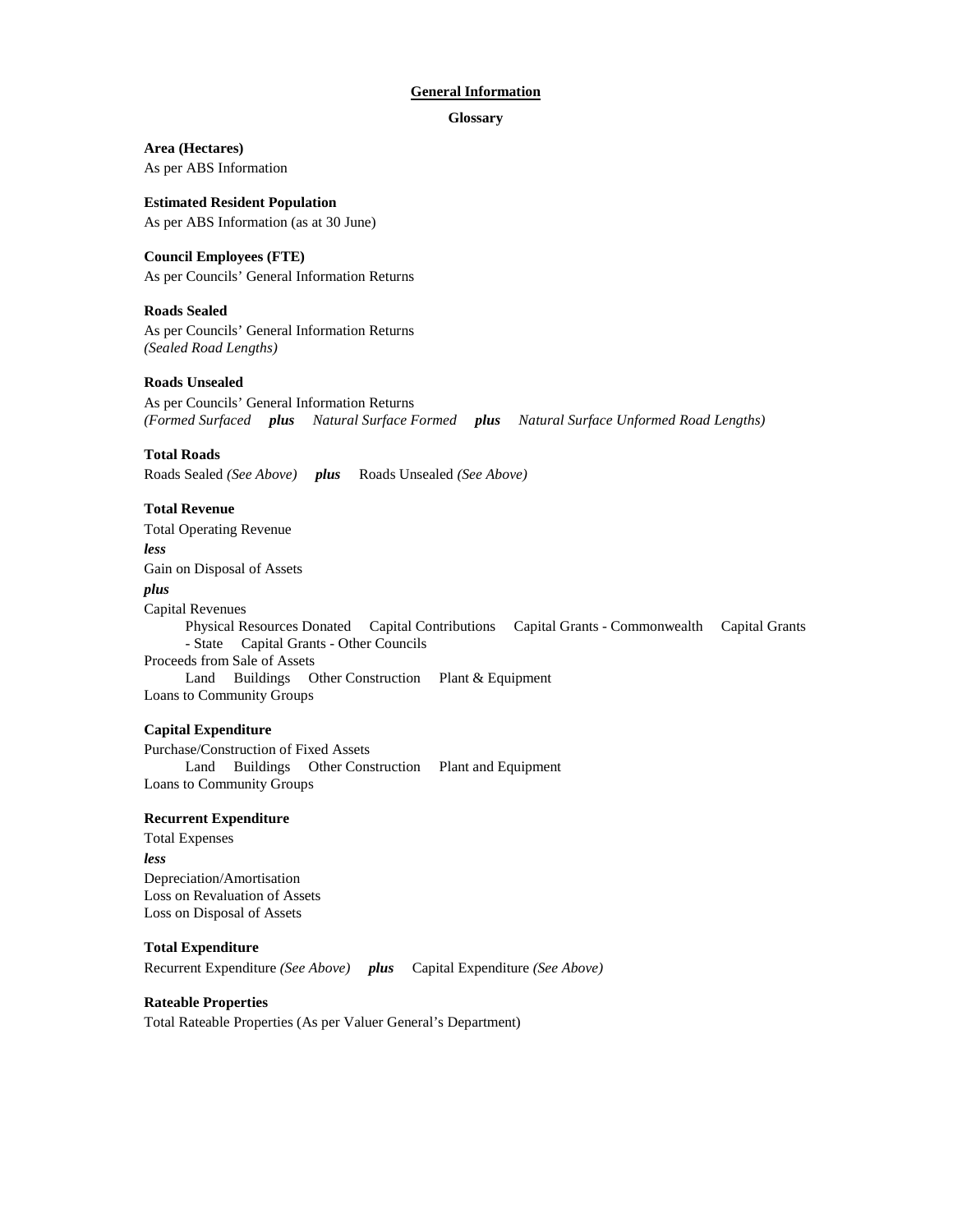### **Sources of Funds**

#### **Glossary**

### **Rateable Properties**

Total Rateable Properties (As per Valuer General's Department)

## **Rates Per Capita**

General Rates *(See Below) divide* Population *(See General Information)* 

### **Rates Per Rateable Property**

General Rates *(See Below) divide* Rateable Properties *(See Above)* 

### **General Rates**

Net General Rates

#### **Other Rates**

Separate CED Water Stormwater Levy Ex Gratia Receipts in Lieu of RatesGarbage

#### **Total Rates**

General Rates *(See Above) plus* Other Rates *(See Above)* 

#### **General Purpose Grant**

Grants Commission General Purpose Grant Grants Commission Specific Purpose (Road) Grant

#### **Specific Purpose Grant**

#### Current Grants

Commonwealth Grants

Fire Protection -CFS Fire Protection - Other Other Public Order & Safety Health Inspection Other Health Aged & Disabled Services Families & Children Other Welfare Housing Town Planning Land Development Sanitation & Garbage Sewerage Water Supply Urban Stormwater Drains Protection of the Environment Other Community Amenities Libraries Other Cultural Services Sport & Recreation Electricity Supply & Undertakings Agricultural Services Building Control Other Mining, etc Roads Maint - Sealed Roads Maint - Formed/Surfaced Roads Maint - Natural Formed Roads Maint - Natural Unformed Other Road Services Bridges Footpaths Aerodromes Parking Bus Economic Affairs Other nec

#### State Grants

Administration Fire Protection -CFS Fire Proctection - Other Other Public Order & Safety Health Inspection Other Health Aged & Disabled Services Families & Children Other Welfare Housing Town Planning Land Development Sanitation & Garbage Sewerage Water Supply Urban Stormwater Drains Protection of the Environment Other Community Amenities Libraries Other Cultural Services Sport & Recreation Electricity Supply & Undertakings Agricultural Services Building Control Other Mining, etc Roads Maint -Sealed Roads Maint - Formed/Surfaced Roads Maint - Natural Formed Roads Maint - Natural Unformed Other Road Services Bridges Footpaths Aerodromes Parking Bus Economic Affairs Other nec

#### Capital Grants

#### Commonwealth Grants

Fire Protection -CFS Fire Protection - Other Other Public Order & Safety Health Inspection Other Health Aged & Disabled Services Families & Children Other Welfare Housing Town Planning Land Development Sanitation & Garbage Sewerage Water Supply Urban Stormwater Drains Protection of the Environment Other Community Amenities Libraries Other Cultural Services Sport & Recreation Electricity Supply & Undertakings Agricultural Services Building Control Other Mining, etc Roads Maint - Sealed Roads Maint - Formed/Surfaced Roads Maint - Natural Formed Roads Maint - Natural Unformed Other Road Services Bridges Footpaths Aerodromes Parking Bus Economic Affairs Other nec

State Grants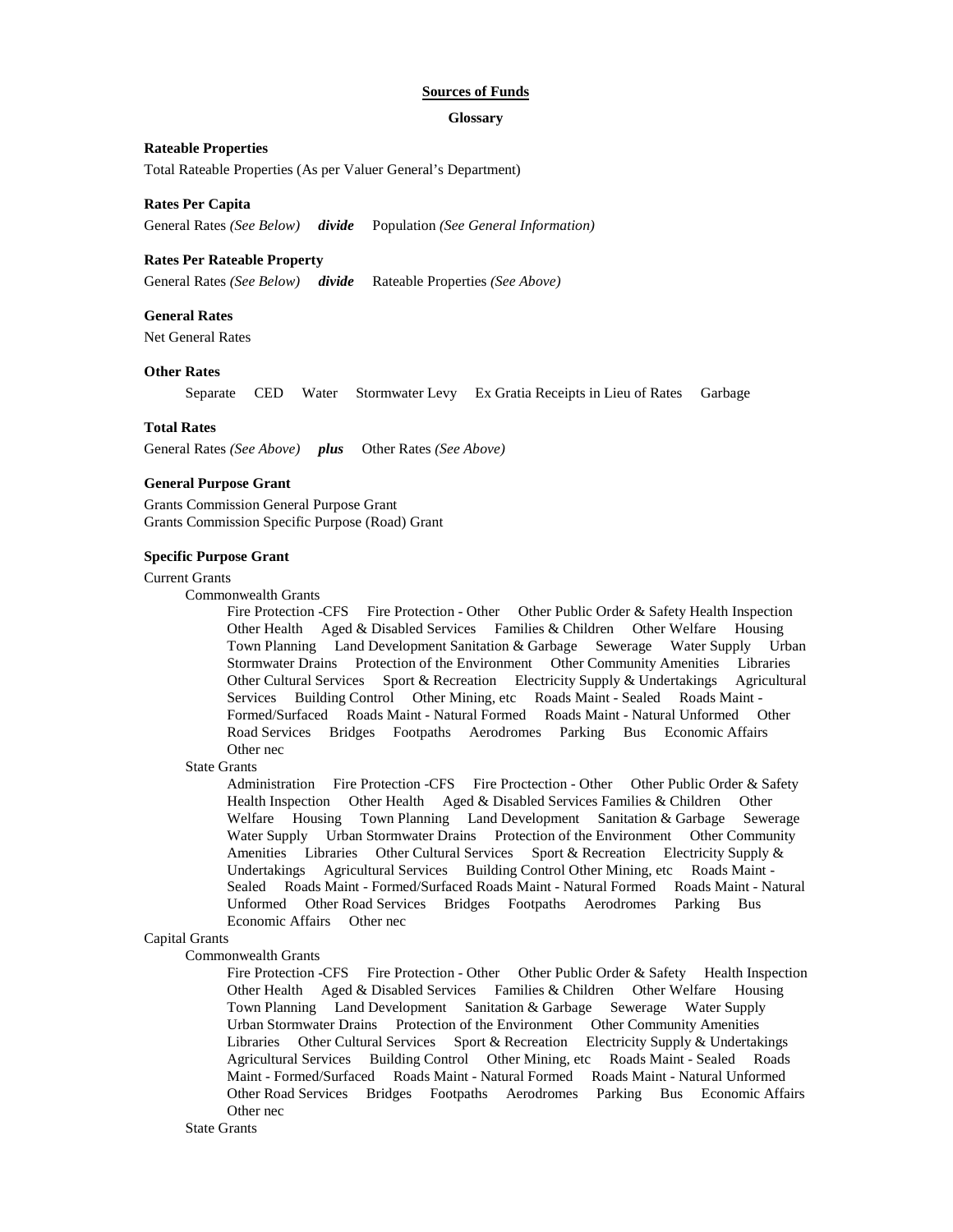Administration Fire Protection -CFS Fire Protection - Other Other Public Order & Safety Health Inspection Other Health Aged & Disabled Services Families & Children Other Welfare Housing Town Planning Land Development Sanitation & Garbage Sewerage Water Supply Urban Stormwater Drains Protection of the Environment Other Community Amenities Libraries Other Cultural Services Sport & Recreation Electricity Supply & Undertakings Agricultural Services Building Control Other Mining, etc Roads Maint -Sealed Roads Maint - Formed/Surfaced Roads Maint - Natural Formed Roads Maint - Natural Unformed Other Road Services Bridges Footpaths Aerodromes Parking Bus Economic Affairs Other nec

### **Licences Fees & Fines**

Development Act Fees Dog Registration Fees Town Planning Fees Parking Fines & Expiation Fees Other Licences, Fees & Fines Health Regulation Fines Garbage/Litter Fines Environmental Control Fines Library Fines Septic Tank/ CED Applications

### **User Charges**

User Charges and Other Income (including Commercial Activity Revenue)

#### **Other Revenue**

Investment Income Interest Received from Public Sector Commonwealth State Other Councils Interest Received from Deposits with: LGFA Other Financial Institutions Banks Private Sector Interest Received from Loans to Community Groups Other Investment Income Dividends Other Donations & Contributions Reimbursements

Income from Commercial Activity (Electricity Supply)

### **Total Revenue**

Total Operating Revenue

*less*

Gain on Disposal of Assets

# *plus*

Capital Revenues Physical Resources Donated Capital Contributions Capital Grants - Commonwealth Capital Grants - State Capital Grants - Other Councils Proceeds from Sale of Assets Land Buildings Other Construction Plant & Equipment Loans to Community Groups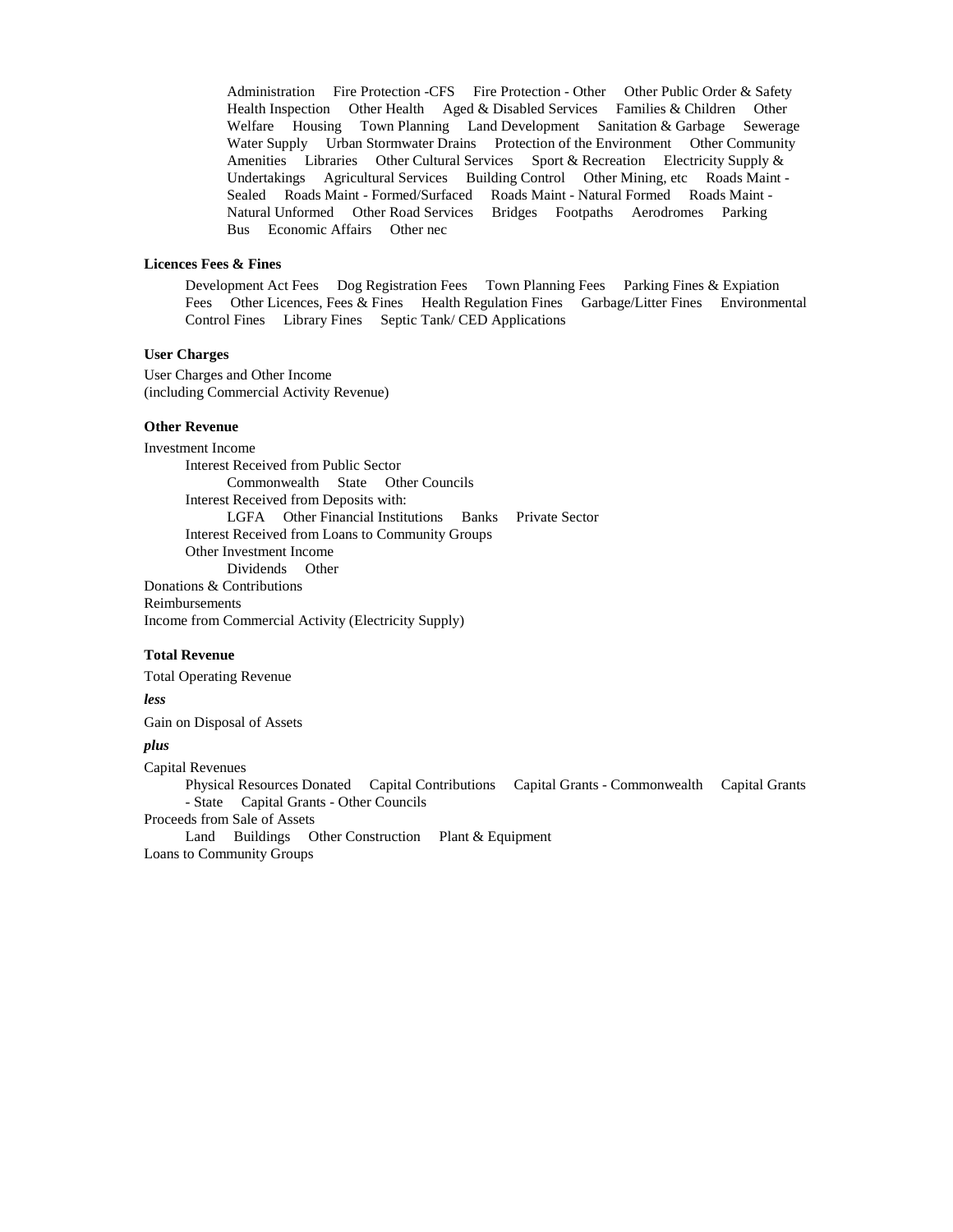#### **Total Expenditure**

#### **Glossary**

### **Capital Expenditure**

Purchase/Construction of Fixed Assets Land Buildings Other Construction Plant & Equipment Loans to Community Groups

#### **Recurrent Expenditure**

Total Expenses

### *less*

Depreciation/Amortisation Loss on Revaluation of Assets Loss on Disposal of Assets

### **Interest Paid**

## Interest Paid

LGFA Commonwealth State Authorities Other Councils Financial Institutions Banks Other (Private Sector) Overdraft

Finance Lease Payments

## **Principal Repaid**

Loan Principal Repaid LGFA Commonwealth State Authorities Local Government Financial Institutions Banks Other (Private Sector) Finance Leases Other Finance

### **Total Debt Redemption**

Interest Paid *(See Above) plus* Principal Repaid *(See Above)* 

## **Levies Paid to Government**

Central Dog Committee Metropolitan Fire Service Waste Management Commission Catchment Water Management Board

### **Donations Paid**

Contributions and Donations Grants to Public Sector State Local (Current) Local (Capital) Grants to Private Groups

#### **Other Expenditure**

Wages & Salaries Contractual Services Materials Bank Charges, etc Other

**Total Expenditure** 

Recurrent Expenditure *(See Above) plus* Capital Expenditure *(See Above)*